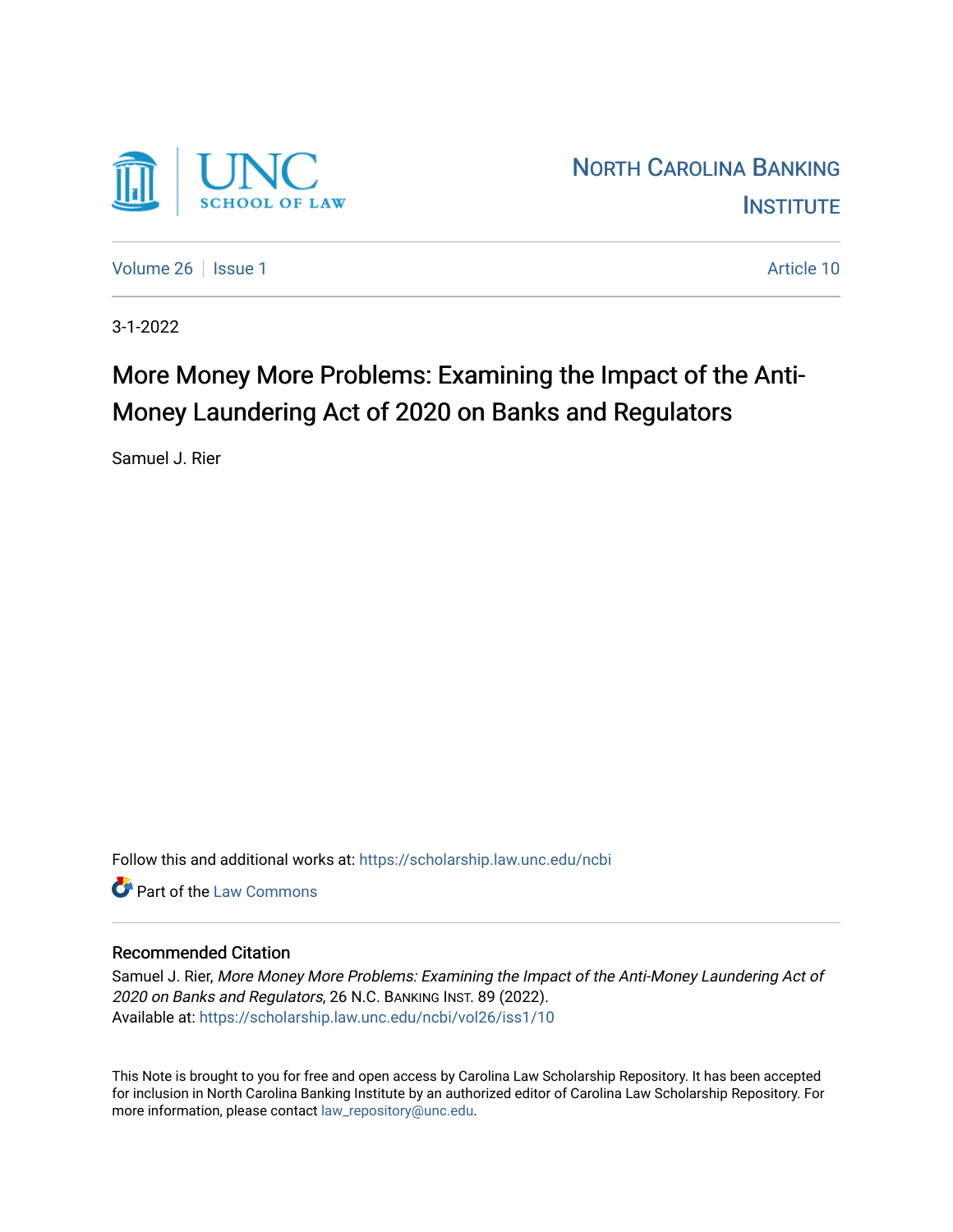# **More Money More Problems: Examining the Impact of the Anti-Money Laundering Act of 2020 on Banks and Regulators**

#### I. INTRODUCTION

When examining the crime of money laundering, banks play a crucial role in reporting suspicious activity and placing institutional safeguards against it.<sup>1</sup> The act of money laundering, representing funds obtained through criminal activity as derived from a legitimate source, is one that finances criminal organizations, narcoterrorism, and even human trafficking. $2$  In the wake of the Financial Crimes Enforcement Network ("FinCEN") files leak of September 2020, it is evident that the U.S. Department of Justice ("DOJ") has not vigorously pursued money laundering prosecutions and has arranged sweetheart deals in the rare instances the DOJ has prosecuted banks, leading to minimal arrests. $3$  As a result, many bankers have little to fear if investigative journalists or regulators discover them handling exorbitant amounts of laundered drug cartel money.<sup>4</sup> Although new legislation has been enacted–the Anti-

 <sup>1.</sup> *See* Jason Leopold et al., *The FinCEN Files*, BUZZFEED NEWS (Sept. 20, 2020, 1:01 PM), https://www.buzzfeednews.com/article/jasonleopold/fincen-files-financial-scandalcriminal-networks [https://perma.cc/4HSQ-5D4M] (assessing the "hollowness of banking safeguards" in the wake of the FinCEN files leak and labelling Suspicious Activity Reports filed by banks as "vital for law enforcement investigations").

<sup>2.</sup> *Id*.; *see also* James Chen, *Money Laundering*, INVESTOPEDIA (Mar. 16, 2021), https://www.investopedia.com/terms/m/moneylaundering.asp [https://perma.cc/HQZ3- DNFV] (describing what money laundering is and how it works).

 <sup>3.</sup> Leopold, *supra* note 1*; see also* Jack Kelly, *Explosive Exposé Alleges Banks Aid Drug Kingpins, Criminals And Terrorists: Here's How This Could Be Stopped Right Now*, FORBES (Sept. 21, 2020, 3:44 PM), https://www.forbes.com/sites/jackkelly/2020/09/21/explosive-expos-alleges-banks-aid-drugkingpins-criminals-and-terrorists-heres-how-this-could-be-stopped-right-

now/?sh=6f0cbcde6b3f [https://perma.cc/J84M-DNGY] (criticizing the issues with an honor system of banks filing Suspicious Activity Reports (SARs) with the Department of the Treasury (USDT) and one of its divisions, FinCEN, and how they serve as an initial alert for law enforcement).

 <sup>4.</sup> *See* Spencer Woodman, *HSBC Moved Vast Sums Of Dirty Money After Paying Record Laundering Fine*, INT'L CONSORTIUM INVESTIGATIVE JOURNALISTS (Sept. 21, 2020), https://www.icij.org/investigations/fincen-files/hsbc-moved-vast-sums-of-dirty-money-

after-paying-record-laundering-fine/ [https://perma.cc/7G65-4ERN] (reporting on continued money laundering violations by HSBC during a probationary period for a deferred-agreement prosecution which did not indict HSBC or any bank executives involved in helping funnel \$881 million belonging to the Mexican Sinaloa Cartel and other Mexican gangs throughout their worldwide branches).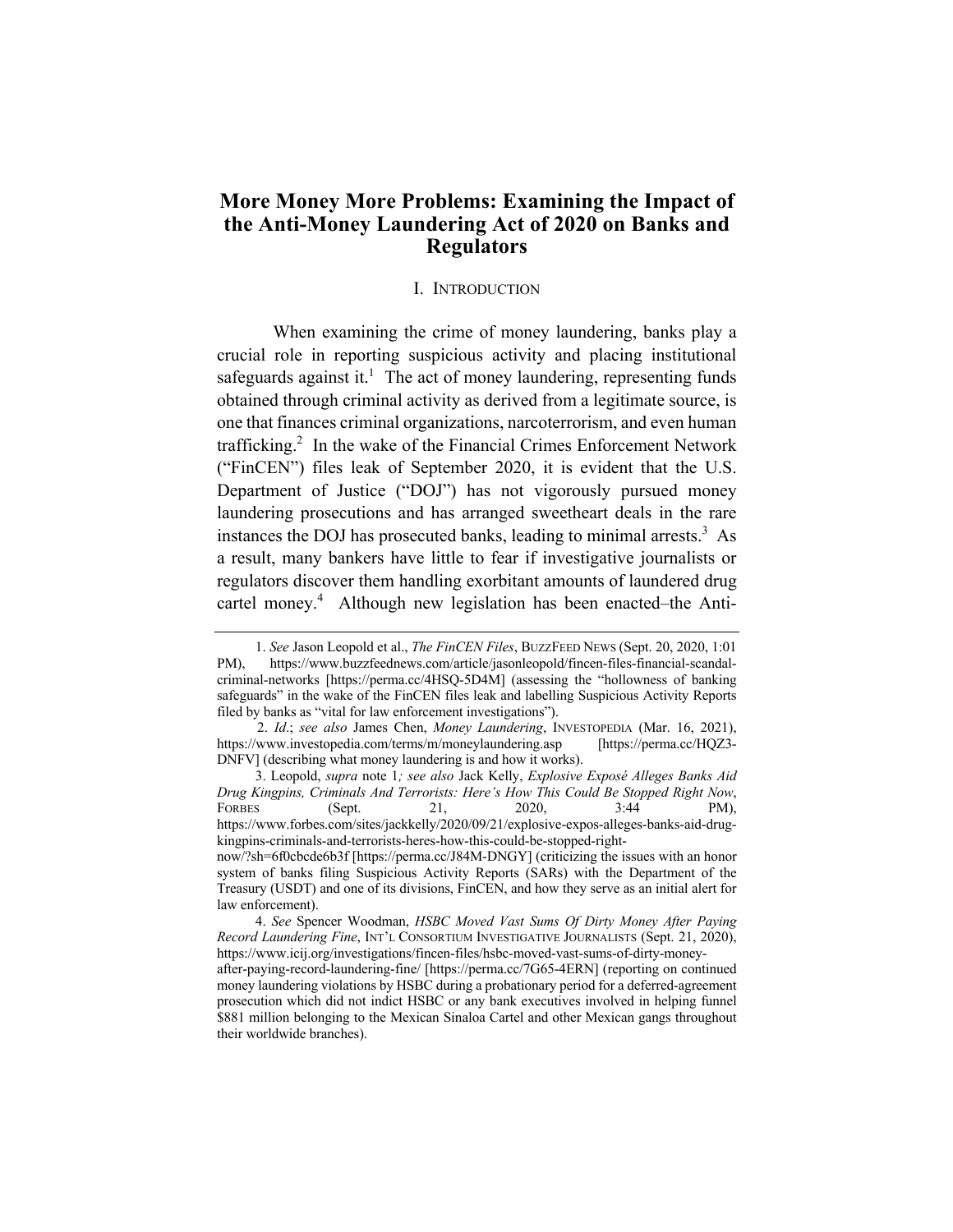Money Laundering Act of 2020 ("AML Act")–there is still a blatant disconnect between statutory language and enforcement mechanisms.<sup>5</sup>

For example, HSBC Bank ("HSBC") faced scrutiny after admitting to helping funnel \$881 million of unlawfully obtained money controlled by the violent Sinaloa Cartel and other Mexican drug cartels.<sup>6</sup> A criminal prosecution could have resulted in HSBC being barred from operating in the United States.<sup>7</sup> Despite internal recommendations to criminally prosecute HSBC, U.S. DOJ officials elected to enter into a deferred-prosecution agreement ("DPA"), citing the maintenance of financial stability as the predominant priority. $8$  In a DPA for civil enforcement, the government agrees not to bring charges against the defendant in return for the defendant's agreement to certain requirements or conditions.<sup>9</sup> In the case of corporate defendants, these agreements avoid the collateral consequences of innocent employees losing their jobs, permit victims to be repaid through victim compensation funds, and allow the offending corporation to restore its image.<sup>10</sup> Still, a preference for DPAs may lead to individual offenders amassing a perception of being untouchable and fearless of any federal investigations they may face in the wake of any allegations of money laundering.<sup>11</sup>

 6. *See* Jill Treanor & Dominic Rushe, *HSBC Pays Record \$1.9bn Fine to Settle US Money-Laundering Accusations*, GUARDIAN (Dec. 11, 2012, 12:47 PM) https://www.theguardian.com/business/2012/dec/11/hsbc-bank-us-money-laundering [https://perma.cc/U4A8-YZ8V] (examining the details behind HSBC's deferred prosecution agreement with American authorities).

 <sup>5.</sup> *See infra* Part IV (discussing the HSBC scandal the full extent of the misconduct alleged against them across multiple departments); *but see* Carl A. Fornaris, *The Anti-Money Laundering Act Of 2020: Congress Enacts The Most Sweeping AML Legislation Since Passage of the USA PATRIOT Act*, NAT'L L. REV. (Jan. 19, 2021), https://www.natlawreview.com/article/anti-money-laundering-act-2020-congress-enactsmost-sweeping-aml-legislation-passage [https://perma.cc/U6NH-KZH4] (detailing how the AML Act increases civil penalties and attempts to modernize the AML and combat the financing of terrorism systems by expanding regulation to include the antiques market and cryptocurrency channels).

 <sup>7.</sup> *See* Woodman, *supra* note 4 (detailing how HSBC officials faced up to criminal 175 criminal charges before the Deferred Prosecution Agreement conditionally dismissed these charges).

<sup>8.</sup> Mica Rosenberg, *Top U.S. Officials Rejected Push to Prosecute HSBC - Lawmakers' Report*, REUTERS (July 11, 2016, 1:15 PM), https://www.reuters.com/article/uk-hsbcmoneylaundering-idUKKCN0ZR249 [https://perma.cc/77GV-BLJM].

 <sup>9.</sup> *See What's a Deferred Prosecution Agreement?*, MOLOLAMKEN, https://www.mololamken.com/knowledge-Whats-a-Deferred-Prosecution-Agreement [https://perma.cc/Z8N7-9VPK](last visited Jan. 20, 2022) (defining DPA and explaining why they may be preferable to use against corporation defendants).

<sup>10.</sup> *Id*.

<sup>11.</sup> *See infra* Part IV (describing the downfall of Arthur Anderson and the collateral consequences of criminally charging Enron after the discovery of widespread fraud).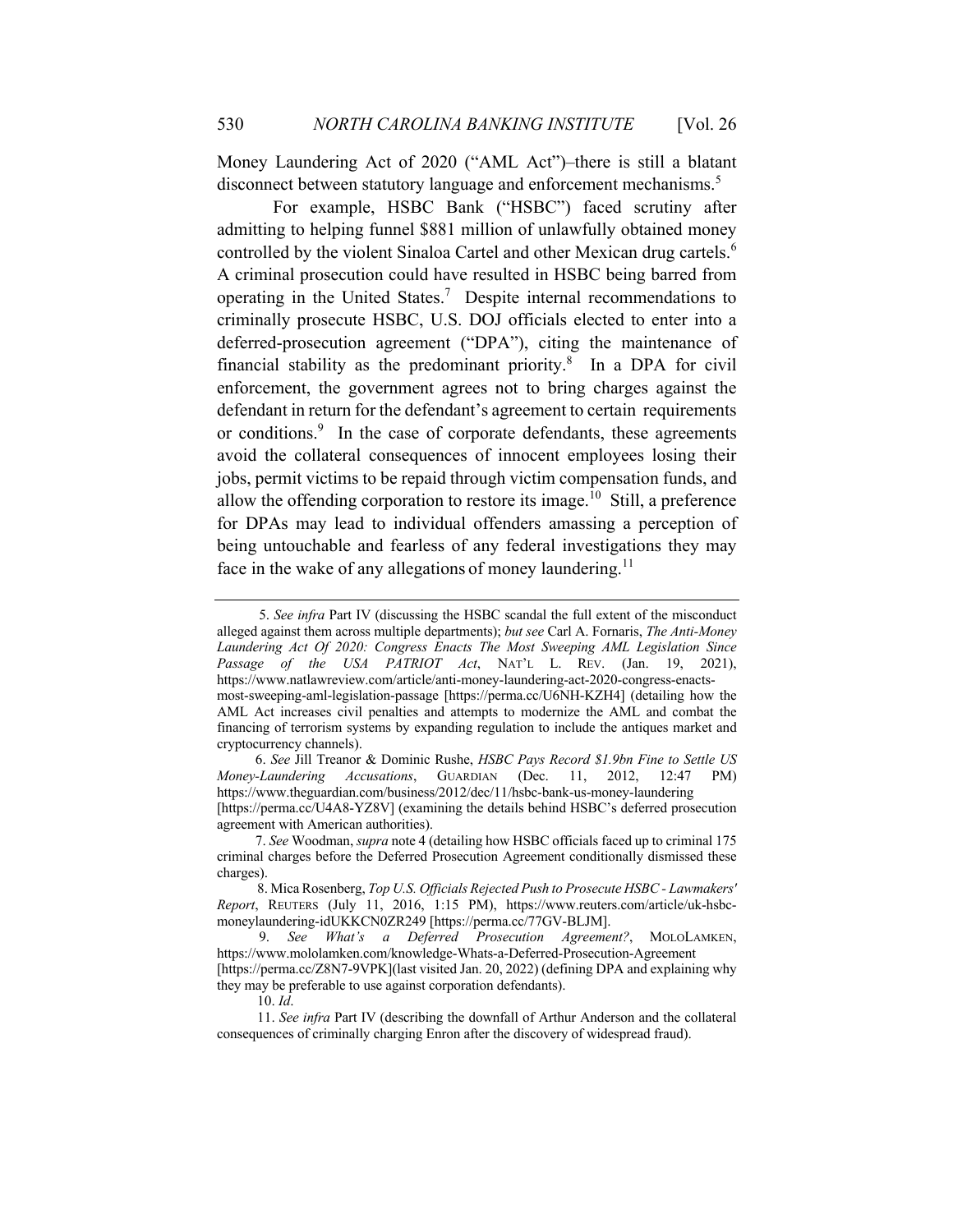If these emboldened bankers faced potential imprisonment or the delicensing of their banks, they would prioritize the authenticity of the accounts they managed over the desire to facilitate massive transactions from illegal entities. Congress should enact legislation that enforces stricter penalties on banks that are complicit with the flow of illicit funds and impose "silver bracelets" on criminally liable bankers who have acted with blatant disregard of the AML laws.<sup>12</sup>

Money laundering is a white-collar crime<sup>13</sup> for which there has been a steep drop in criminal prosecutions.<sup>14</sup> White-collar crime is a subset of crime that is financial in nature and is characterized by fraud and concealment, not the threat of physical force or violence.<sup>15</sup> According to Syracuse University's Transactional Records Access Clearinghouse, there was a 53.5% decrease in white-collar prosecutions from 2011 to 2021.<sup>16</sup> Furthermore, the Federal Bureau of Investigation ("FBI"), the principal enforcing agency of white-collar crime, has increasingly shifted its resources towards combatting terrorism and now prosecutes less than half the cases it was handling in  $2001$ .<sup>17</sup>

 This Note will delve into present issues facing anti-money laundering enforcement in five distinct parts. Part II clarifies the context in which money laundering arises, describes Congressional attempts to regulate it, and the authority Congress has delegated to regulate money laundering.18 Part III discusses the criticisms of Congress for its limited regulation and punitive measures to defend the integrity of the American financial marketplace.<sup>19</sup> Part IV examines the challenges faced in regulating money laundering, particularly in the rapidly developing

 <sup>12.</sup> *See* Kelly, *supra* note 3 (quoting former senior U.S. Justice Department lawyer Paul Pelletier in stating that "bankers will never learn until you start putting 'silver bracelets' (handcuffs) on people").

 <sup>13.</sup> *See White-Collar Crime*, FED. BUREAU OF INVESTIGATION, https://www.fbi.gov/investigate/white-collar-crime [https://perma.cc/AMK3-4S4J] (last visited Jan. 20, 2022) [hereinafter *White-Collar Crime*] (defining money laundering and the role of the FBI in combatting it).

<sup>14.</sup> *See White-Collar Crime Prosecutions for 2021 Continue Long Term Decline*, TRANSACTIONAL RECS. ACCESS CLEARINGHOUSE, https://trac.syr.edu/tracreports/crim/655/ [https://perma.cc/Y5NM-DVQR] (last visited Jan. 20, 2021) [hereinafter *Prosecutions*] (illustrating the decrease from 10,162 prosecutions in 2011 to the estimate of 3,545 reported in 2021).

<sup>15.</sup> *White-Collar Crime*, *supra* note 13.

 <sup>16.</sup> *Prosecutions*, *supra* note 14.

<sup>17.</sup> *Id*.

<sup>18.</sup> *Infra* Part II.

<sup>19.</sup> *Infra* Part III.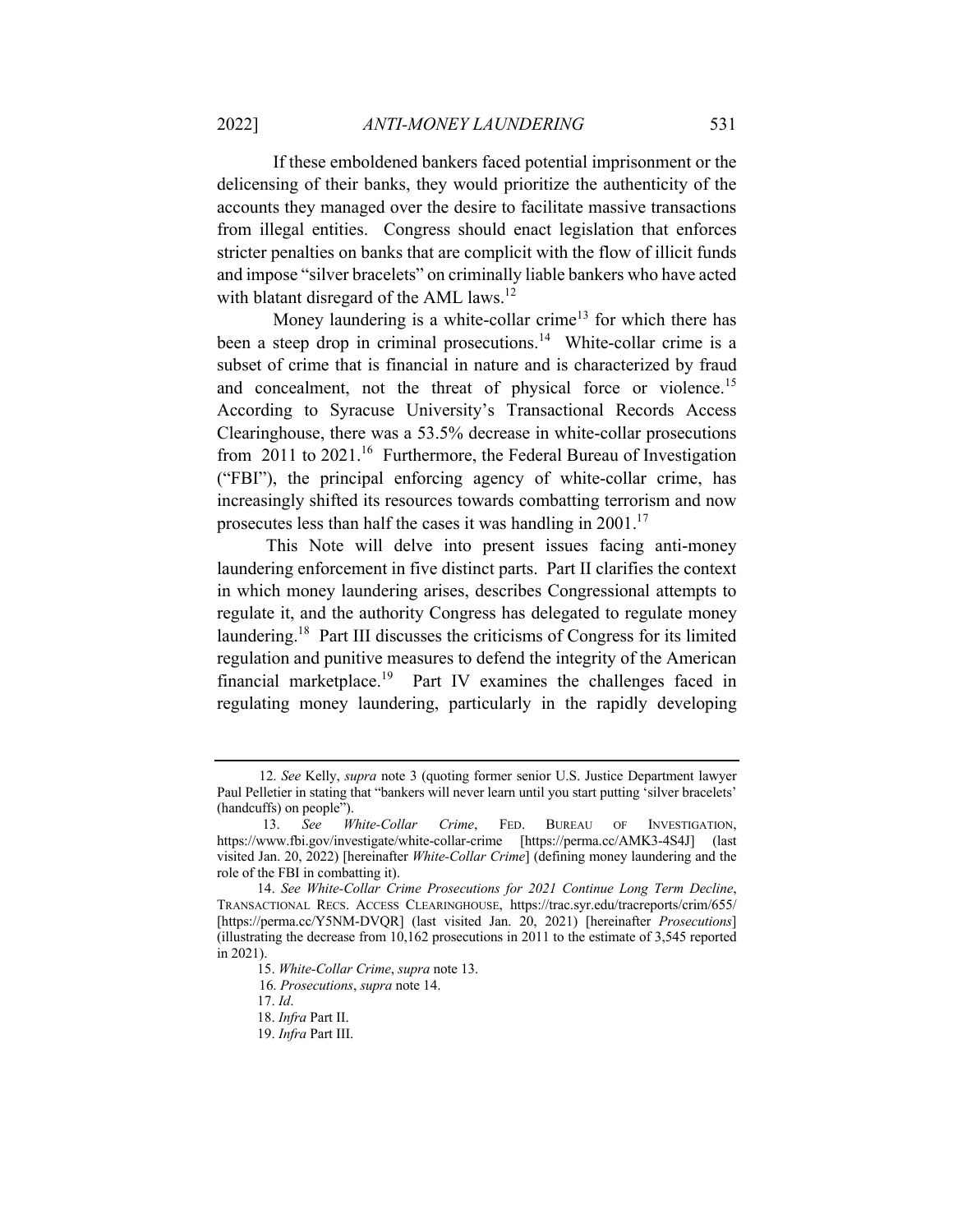virtual financial industry, and how banks can address those challenges.<sup>20</sup> Finally, Part V offers suggestions to deter money laundering and provide more effective Congressional regulation of the financial marketplace.<sup>21</sup>

## II. BACKGROUND

Federal law defines money laundering as "the movement of illicit cash or cash equivalent proceeds into, out of, or through the United States, or into, out of, or through United States financial institutions."22 Cash equivalents are highly liquid investments, usually with a maturity of three months or less.<sup>23</sup> The fundamental purpose of moving the criminally obtained cash through financial institutions is to make these "dirty" funds look "clean" and legitimate.<sup>24</sup> There are three steps in money laundering: (1) the initial placement of funds, (2) layering the funds to obscure the path of the dirty money, and finally, (3) the integration of those funds back into the economy disguised as clean money.<sup>25</sup> With regard to banks' roles in money laundering, these financial institutions serve as an integral vehicle in which the illegal proceeds, whether obtained through corruption or criminal enterprises, are "laundered" through.<sup>26</sup> To understand the issues in combatting money laundering, one must understand how it works and the various forms.

#### *A. Three Steps of Money Laundering*

<sup>20.</sup> *Infra* Part IV.

<sup>21.</sup> *Infra* Part V.

<sup>22.</sup> In addition, the "illicit cash or cash equivalent proceeds" refers to the money obtained through criminal activity. 31 U.S.C. § 5340(2)(A).

 <sup>23.</sup> Alicia Tuovila, *Cash and Cash Equivalents (CCE)*, INVESTOPEDIA (June 14, 2020), https://www.investopedia.com/terms/c/cashandcashequivalents.asp [https://perma.cc/G7VW-8ZUP].

<sup>24.</sup> Money is dirty when it is derived from illegal activity and conversely, clean money is obtained from lawful activity; money laundering essentially attempts to make the origins of dirty money appear clean. Chen, *supra* note 2.

<sup>25.</sup> *All You Need to Know About the Three Stages of Money Laundering*, TAXPROFESSIONALS.COM, https://www.taxprofessionals.com/california/santa-clara/news/allyou-need-to-know-about-the-three-stages-of-money-laundering-197

<sup>[</sup>https://perma.cc/7NRS-9FDA] (last visited Sept. 18, 2021) [hereinafter *Three Stages*].

 <sup>26.</sup> *See* Robert Barrington, *Are Banks Enablers Or Victims Of Financial Crime?*, INT'L BANKER (Dec. 15, 2020) https://internationalbanker.com/banking/are-banks-enablers-orvictims-of-financial-crime/ (arguing that "[b]anks are a key part of the money-laundering chain, and to that extent, are undoubtedly facilitators and enablers").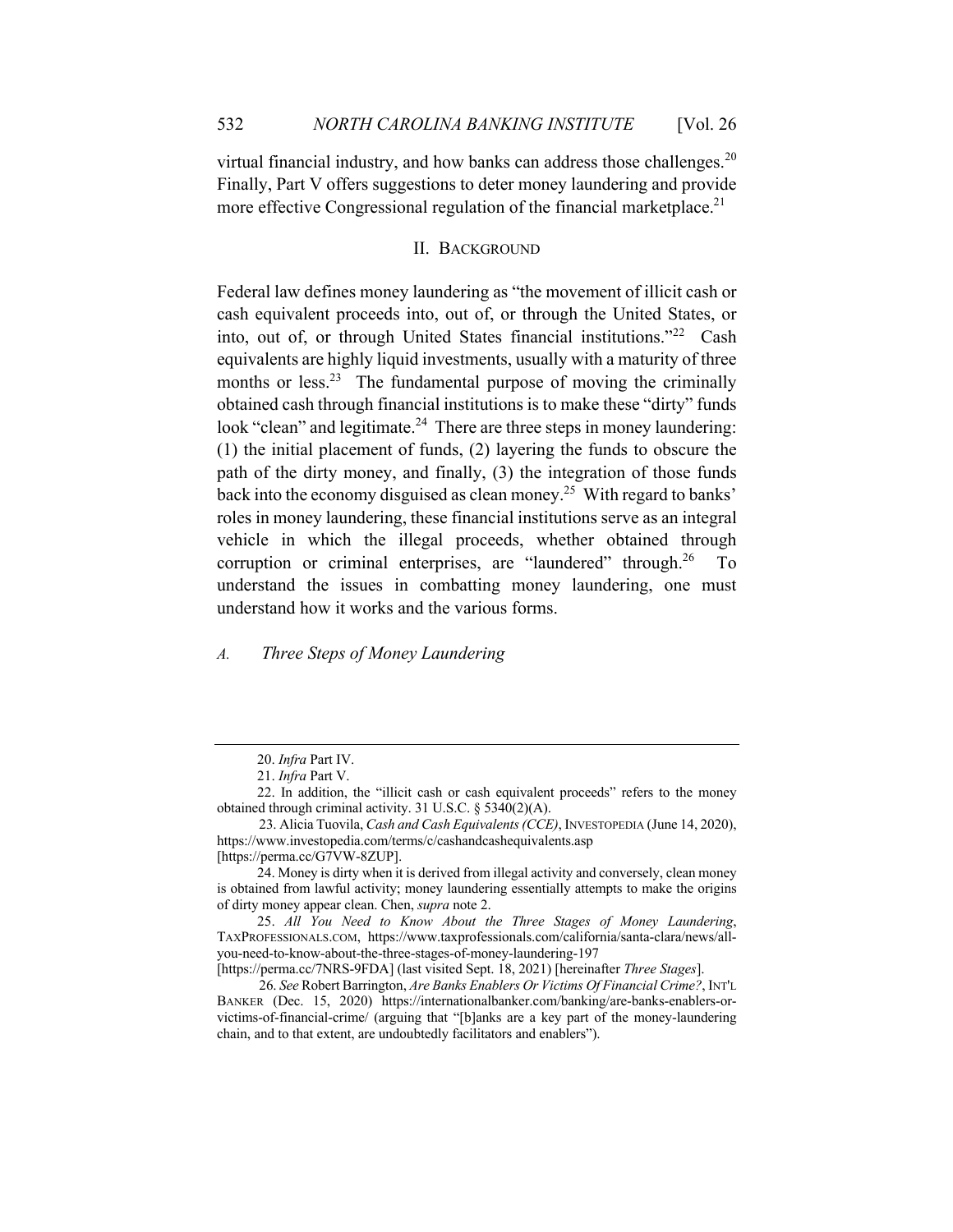The first step of money laundering—the placement of the dirty money—often involves selecting a financial institution to place the illicit funds through initially.<sup>27</sup> Financial institutions need to be wary of complications that arise when customers have strong connections to individual bankers because where an organization or individual directing a money laundering operation has an intimate relationship with the banker, this could lead to an apparent failure of due diligence at best and bank complicity at worst.<sup>28</sup>

One such area of banking where these individualized relationships are prevalent is in private banking, which is "the personal or discreet offering of a wide variety of financial services and products to the affluent market, and these operations typically offer all-inclusive personalized services."29 Usually, private banks have a steep minimum balance requirement to open an account, ranging from \$250,000 to \$1 million.<sup>30</sup> Private banking accounts get personalized attention, catering to that specific client's needs, whether for wire transfers, depositing checks, or even connecting the customer with financial specialists in other fields such as a trust and estate advisor.<sup>31</sup>

One particular financial instrument susceptible to fraud is the money order, as it is less bulky than cash, replaceable if lost, and may be purchased anonymously.32 For example, Mexican criminal organizations typically ship money orders purchased in American metropolitan hubs such as El Paso, Miami, and New York City to Mexico and other Latin American countries where money order regulations are more relaxed and not documented as comprehensively as they are within the U.S.<sup>33</sup> Under current federal reporting requirements, any "deposit, withdrawal, exchange of currency or other payment or transfer" in currency of \$10,000 or above must be reported in the form of a Currency Transaction

<sup>27.</sup> *Three Stages*, *supra* note 25.

<sup>28.</sup> *See* U.S. DEP'T OF JUST., U.S. MONEY LAUNDERING THREAT ASSESSMENT 1, 3 (2005), https://home.treasury.gov/system/files/246/mlta.pdf [https://perma.cc/YF4X-HG77] [hereinafter ASSESSMENT] (describing that "money laundering through private banking relationships more often involves a gross failure of due diligence, if not bank complicity").

<sup>29.</sup> *Id*. at 3.

 <sup>30.</sup> *See* Matthew Goldberg, *Private Banking: Here's How It Works*, BANKRATE (Oct. 8, 2020) https://www.bankrate.com/banking/what-is-private-banking/ [https://perma.cc/EB3K-XYKT] (providing a general analysis on the benefits and drawbacks to private banking).

<sup>31.</sup> *Id*.

<sup>32.</sup> ASSESSMENT, *supra* note 28 at 17.

<sup>33.</sup> *Id*.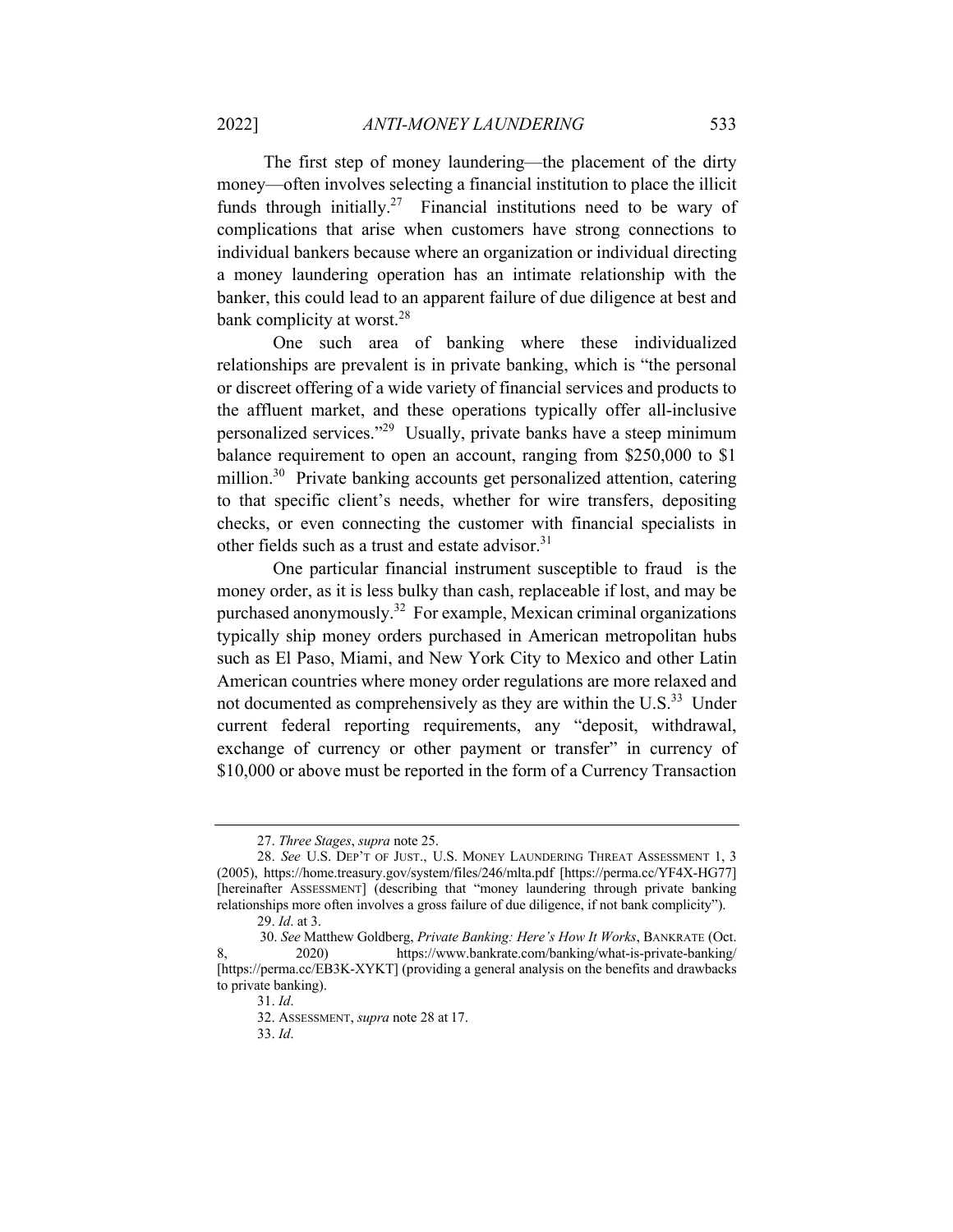Report ("CTR").<sup>34</sup> A CTR is part of a bank's AML responsibilities and may also be filed if a customer is "deliberately avoiding the \$10,000 threshold," an act referred to as "structuring." $35$ 

Furthermore, although most people working in compliance jobs fully comply with reporting standards of filing Suspicious Activity Reports ("SARs"), the minority that does not, sometimes working for these private banking firms, gives bad actors a head start in laundering illicit funds.<sup>36</sup> SARs filings are "intended to alert the appropriate authorities that the transaction in question should be reviewed and investigated, in addition to their own internal compliance review efforts."<sup>37</sup> Dirty money may be "blended" with clean funds in an attempt to disguise the dirty money, potentially through transactions for a front company posing as a legitimate business.38

 The second step is the "layering" of the dirty funds to complicate any detection efforts by law enforcement to discover the dirty money.<sup>39</sup> Layering may occur through either physical or monetary transactions.<sup>40</sup> In physical transactions, one would purchase physical assets, such as cars or artwork, with the dirty money and later resell those assets or convert the money into monetary instruments. $41$  The focus on this activity is increasing the level of complexity of the laundering activity and making the paper trail harder to track.

 Casinos are notoriously susceptible to layering, primarily through criminals exchanging cash obtained illegally for casino chips which are then cashed out and misrepresented as gambling winnings.<sup>42</sup> Structuring, the act of using multiple deposits below a reporting threshold to go undetected, has been utilized for gambling winnings fraud as well.<sup>43</sup> In one instance, several individuals purchased chips below a reporting

<sup>34. 31</sup> C.F.R. § 1010.311 (2011).

<sup>35.</sup> Adam Hayes, *Currency Transaction Report*, INVESTOPEDIA (July 29, 2021), https://www.investopedia.com/terms/c/ctr.asp [https://perma.cc/RXT8-M7DE].

<sup>36.</sup> *See* Kelly, *supra* note 3 (describing how SARs notify authorities of potential wrongdoing).

<sup>37.</sup> *See id*. (explaining how financial institution conduct internal investigations in addition to notifying enforcement agencies after the filing of a SAR)*.*

<sup>38.</sup> *See* United States v. Weisberg, No. 08-CR-347, 2011 WL 4345100, at \*2 (E.D.N.Y. Sept. 15, 2011) (depicting a case where a defendant had allegedly mixed \$1.6 million of "dirty" money in an account with \$30 million of "clean" money).

<sup>39.</sup> *Three Stages*, *supra* note 25.

<sup>40.</sup> *Id.*

<sup>41.</sup> *Id*.

<sup>42.</sup> ASSESSMENT, *supra* note 28 at 52.

<sup>43.</sup> *Id*.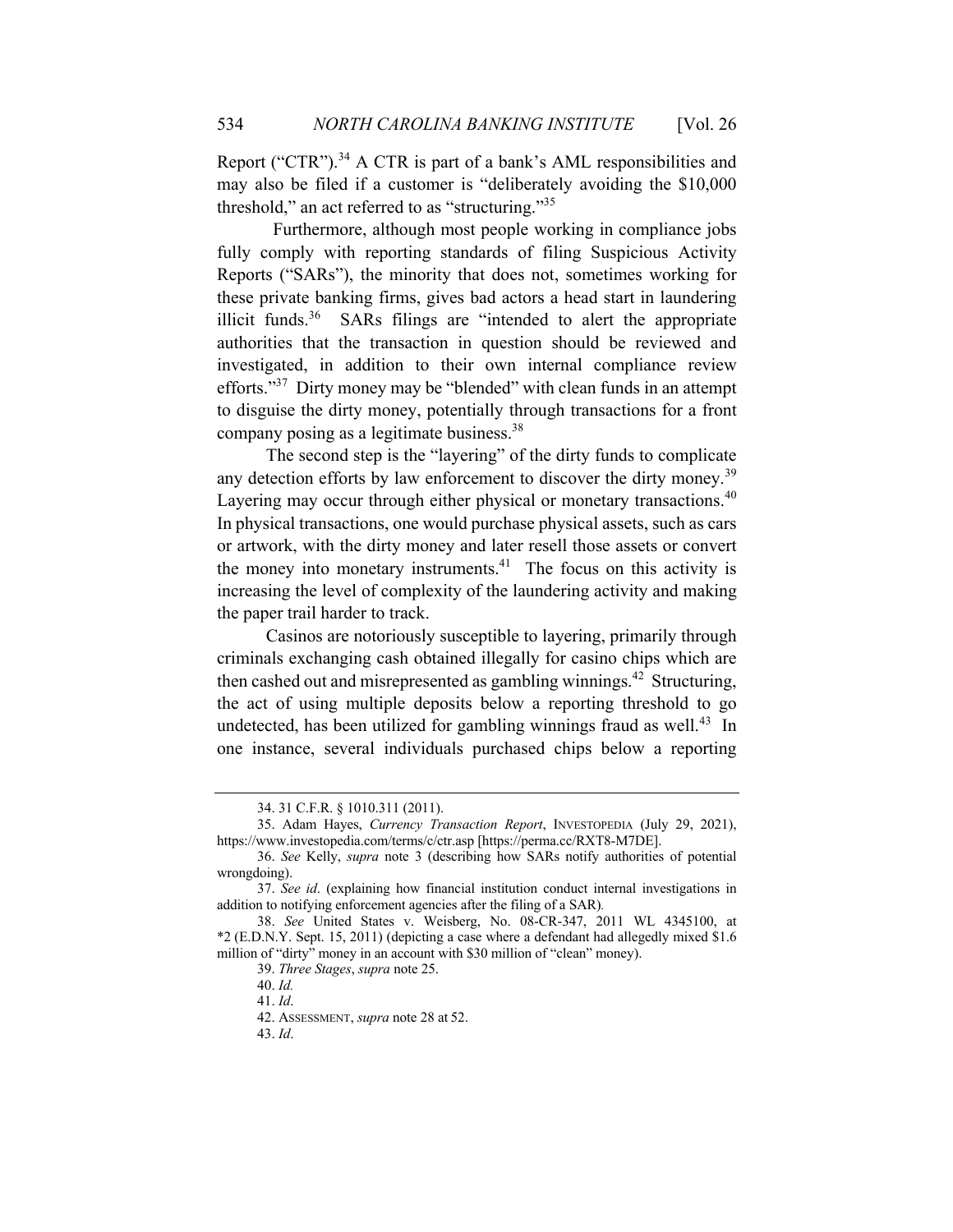threshold over twelve months, ending with a single person cashing out \$1.1 million, requiring only one CTR being filed during the cash out.<sup>44</sup> The third and final step is the integration of the funds that were laundered back into the economy under the appearance of normal business proceeds.45 Integration comes in many forms: it may involve money laundering participants setting up accounts with foreign banks complicit in money laundering, selling property purchased with laundered funds, or lending dirty funds to their own front companies through the form of fraudulent loans.46 Institutions with existing AML program requirements include mutual funds, precious jewel dealing, and banks.<sup>47</sup>

#### *B. Money Laundering Legislation*

 In 1970, Congress passed the Banking Secrecy Act ("BSA") to combat money laundering by providing a new source of ample information accessible by domestic and international law enforcement.<sup>48</sup> The BSA imposes recordkeeping and reporting obligations pursuant to uniform regulatory standards to deter the financing of terrorism, criminal organizations, and tax evasion.<sup>49</sup> One of these requirements is the mandatory filing of a Form 8300 for the payment or receipt of a cash transaction over  $$10,000$ .<sup>50</sup> Another BSA requirement is the filing of a Report of Foreign Bank and Financial Accounts for any individual who has a foreign bank account, mutual fund, or other foreign financial accounts.<sup>51</sup>

In the aftermath of September 11, 2001, Congress passed the Uniting and Strengthening America by Providing Appropriate Tools Required to Intercept and Obstruct Terrorism Act ("PATRIOT Act").<sup>52</sup> This act

<sup>44.</sup> *Id*.

<sup>45.</sup> *Id*.

<sup>46.</sup> *Id*.; *see also* United States v. Prevezon Holdings, Ltd., 251 F. Supp. 3d 684, 688- 689 (S.D.N.Y. 2017) (showing a money laundering case with an element of proof involving money laundering with a foreign bank).

<sup>47.</sup> ASSESSMENT, *supra* note 28 at 71-72.

 <sup>48.</sup> Bank Secrecy Act of 1970, 31 U.S.C. § 5311; *Bank Secrecy Act*, INTERNAL REVENUE SERV., https://www.irs.gov/businesses/small-businesses-self-employed/banksecrecy-act [https://perma.cc/9P6A-GRYB] (last visited Jan. 20, 2022) (explaining the purpose of the BSA).

<sup>49. 31</sup> U.S.C. § 5311.

<sup>50.</sup> ASSESSMENT, *supra* note 28 at 69.

 <sup>51.</sup> *Id*.

 <sup>52.</sup> Uniting and Strengthening America by Providing Appropriate Tools Required to Intercept and Obstruct Terrorism Act ("PATRIOT Act"), Pub. L. No. 107-56, 2001 U.S.C.C.A.N. (115 Stat.) 272 (2001); see also USA PATRIOT Act, FIN. CRIMES ENF'T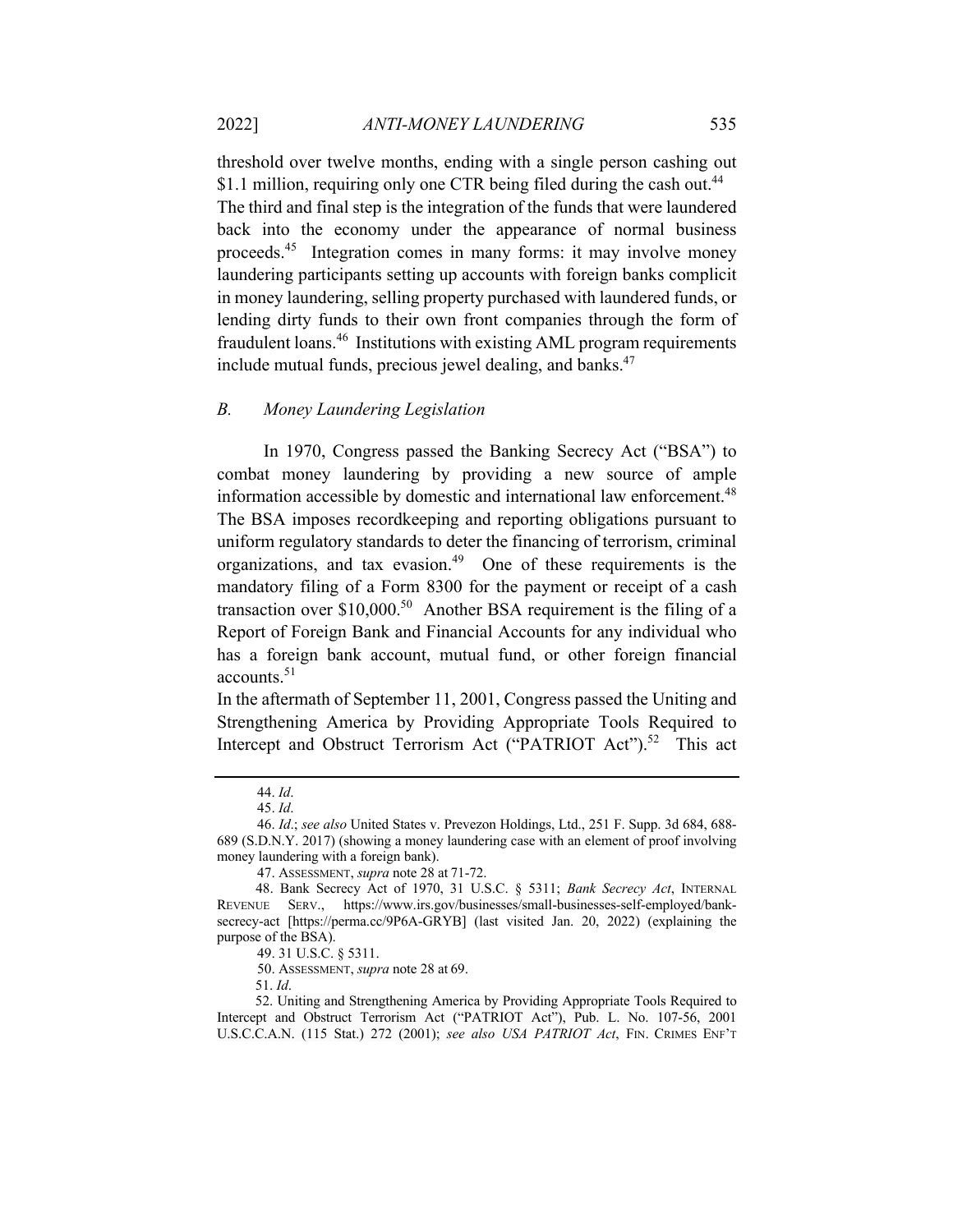required financial institutions to develop and implement AML programs that financial institutions are required to follow.<sup>53</sup> Additionally, the act expanded the legislative reach of the BSA to include underground banking institutions as financial institutions for anti-money laundering purposes.54

 Recently, in January of 2020, Congress passed the Anti-Money Laundering Act of 2020.<sup>55</sup> The AML Act requires institutions to file BSA reports and records to deter money laundering, the financial support of terrorist organizations, and protect the safety of the United States and its financial systems.<sup>56</sup> In a June 2020 statement, FinCEN clarified that banks (as defined by the BSA) would not be required to comply with the AML Act until its effective date, at the start of  $2021$ .<sup>57</sup>

 As part of a growing crackdown on international financial crimes, the AML Act prohibits knowingly concealing a material fact concerning ownership or the source of funds in a financial transaction if the person is a foreign political figure or if any of these transactions are for over \$1 million.<sup>58</sup> In addition, federal examiners who review compliance are ordered to attend training on risk factors, trends in financial crime, and learn why fighting money laundering is necessary for law enforcement and national security agencies.<sup>59</sup>

#### III. CRITICISMS OF CURRENT SYSTEM

Although the AML Act seemingly represents a massive overhaul of Money Laundering regulation, it still has significant shortcomings. The various programs and enhancements the act has codified will fail in execution if the loopholes are too pervasive.<sup>60</sup>

NETWORK, https://www.fincen.gov/resources/statutes-regulations/usa-patriot-act [https://perma.cc/FF2N-DT7G] (last visited Jan. 22, 2022) (providing a general overview of the PATRIOT Act).

<sup>53. 31</sup> U.S.C. § 5352.

<sup>54.</sup> PATRIOT Act § 359.

<sup>55.</sup> Anti-Money Laundering Act of 2020, Pub. L. No. 116-283, Div. F, 134 Stat 3388. 56. 31 U.S.C. § 5311.

 <sup>57.</sup> Press Release, Fin. Crimes Enf't Network, Interagency Statement on the Issuance of the Anti-Money Laundering/Countering the Financing of Terrorism National Priorities, (June 30, 2020), https://www.fincen.gov/sites/default/files/shared/Statement%20for%20Banks%20(June%20

<sup>30%2</sup>C%202021).pdf [https://perma.cc/QG7U-7SLH].

<sup>58. 31</sup> U.S.C. § 5335.

<sup>59. 31</sup> U.S.C. § 5334(a).

<sup>60.</sup> *See* Stephen M. Kohn, *Congress Must Protect Anti-Money Laundering Whistleblowers*, NAT'L L. REV (Jan. 26, 2021),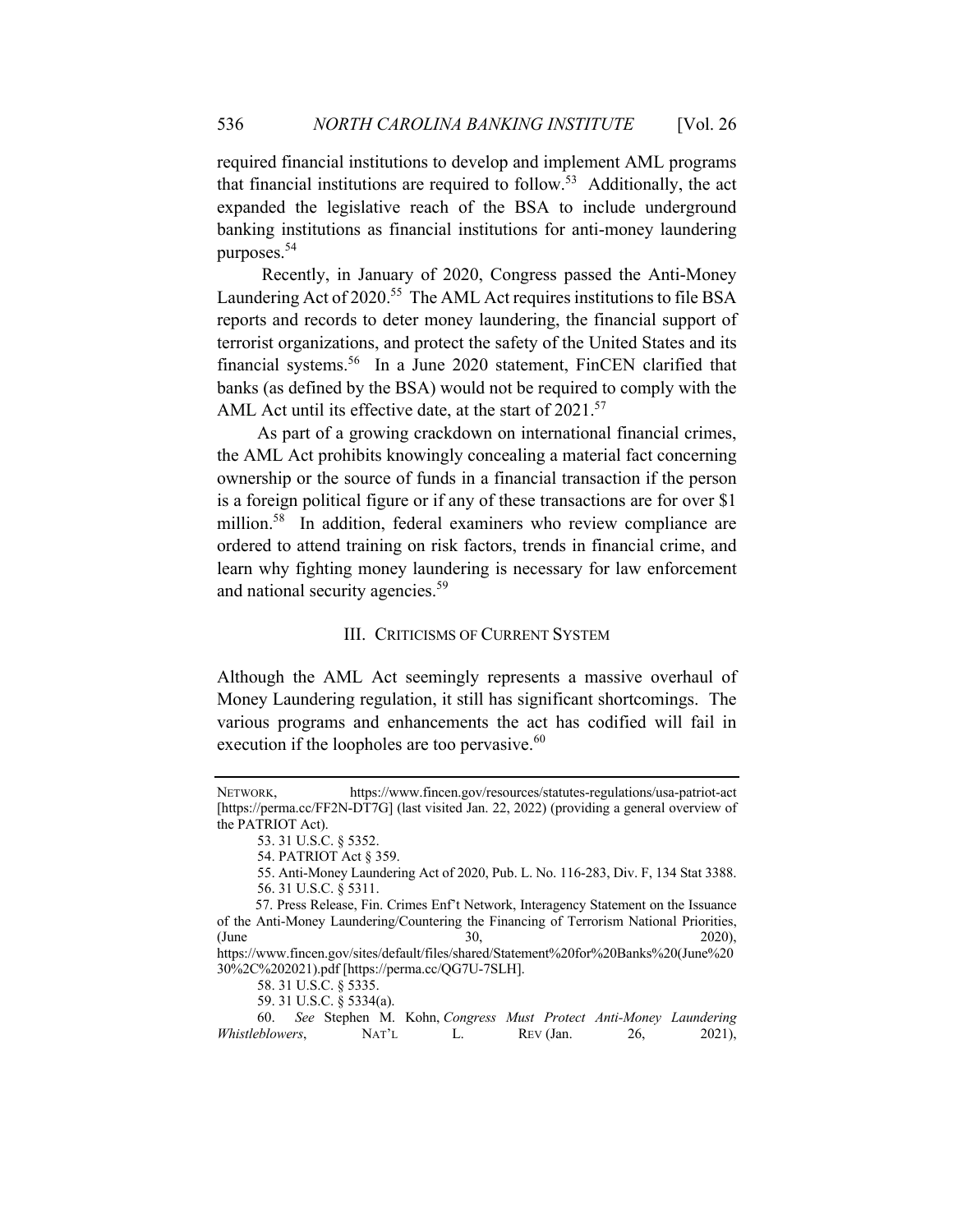Whistleblowers are essential to detecting money laundering as their internal positions within institutions often provide them with information about and access to transactions which might demonstrate money laundering. These crimes depend on secrecy, and whistleblowers are insiders who can discover these crimes and serve as primary witnesses

in these prosecutions. $61$  Although whistleblowing introduces robust awards for whistleblowers, the AML Act's overhaul to the existing SEC whistleblower program removed the minimum reward amount while simultaneously capping whistleblowers to 30 percent of all monetary sanctions. $62$  By removing the minimum threshold of rewards whistleblowers can recover, there will be a lack of uniformity and consistency in recovery amounts and might not adequately compensate whistleblowers for the importance of their contributions.<sup>63</sup>

Furthermore, although the act proposes whistleblower protections from retaliatory actions such as firings, these protections are unavailable to employees at Federal Deposit Insurance Corporation ("FDIC") insured institutions, which could exempt protections to the most significant sources of whistleblowers.<sup>64</sup> The anti-retaliation law passed in the new AML Act contains an explicit exemption for employees at insured credit unions and FDIC-insured institutions.<sup>65</sup> Since every national and state bank is required by law to have FDIC coverage, <sup>66</sup> all

https://www.natlawreview.com/article/congress-must-protect-anti-money-launderingwhistleblowers [https://perma.cc/TYV2-RUJS] [hereinafter *Whistleblowers*] ("[t]he [AML Act's] numerous problems will result in a chilling effect on whistleblowers, especially when otherwise fully valid whistleblowers who have lost their jobs and careers are denied rewards due to loopholes in the law").

 <sup>61.</sup> *See id*. (explaining the role of whistleblowers as key witnesses in money laundering enforcements and addressing Congress' changes to whistleblower rewards and protections).

 <sup>62.</sup> *Id*.

<sup>63.</sup> *See id*. (describing how language in the AML Act contains language that is "identical" to the 1943 False Claims Act, one which did not work in practice due to whistleblowers being disincentivized to file cases and led to the loss of billions of dollars).

<sup>64.</sup> *See* Stephen M. Kohn, *Big Banks Get a Big Break on Pending Whistleblower Law*, THE HILL (Dec. 7, 2021, 8:30 AM) https://thehill.com/blogs/congress-blog/politics/528995 big-banks-get-a-big-break-on-pending-whistleblower-law [https://perma.cc/PJ3B-HCTL] [hereinafter *Big Break*] (reporting on institutions that are FDIC insured being exempt in the new whistleblower law within the 2021 NDAA).

<sup>65.</sup> *See Whistleblowers*, *supra* note 60 (explaining how "a 'carve out' contained in the AML law excludes all employees at FDIC insured institutions and credit unions from these protections").

 <sup>66.</sup> Lucas Downey, *Insured Financial Institution*, INVESTOPEDIA (Mar. 22, 2021), https://www.investopedia.com/terms/i/insured-financial-institution.asp

<sup>[</sup>https://perma.cc/77LE-CEHJ] (describing how FDIC insurance works and what institutions have it).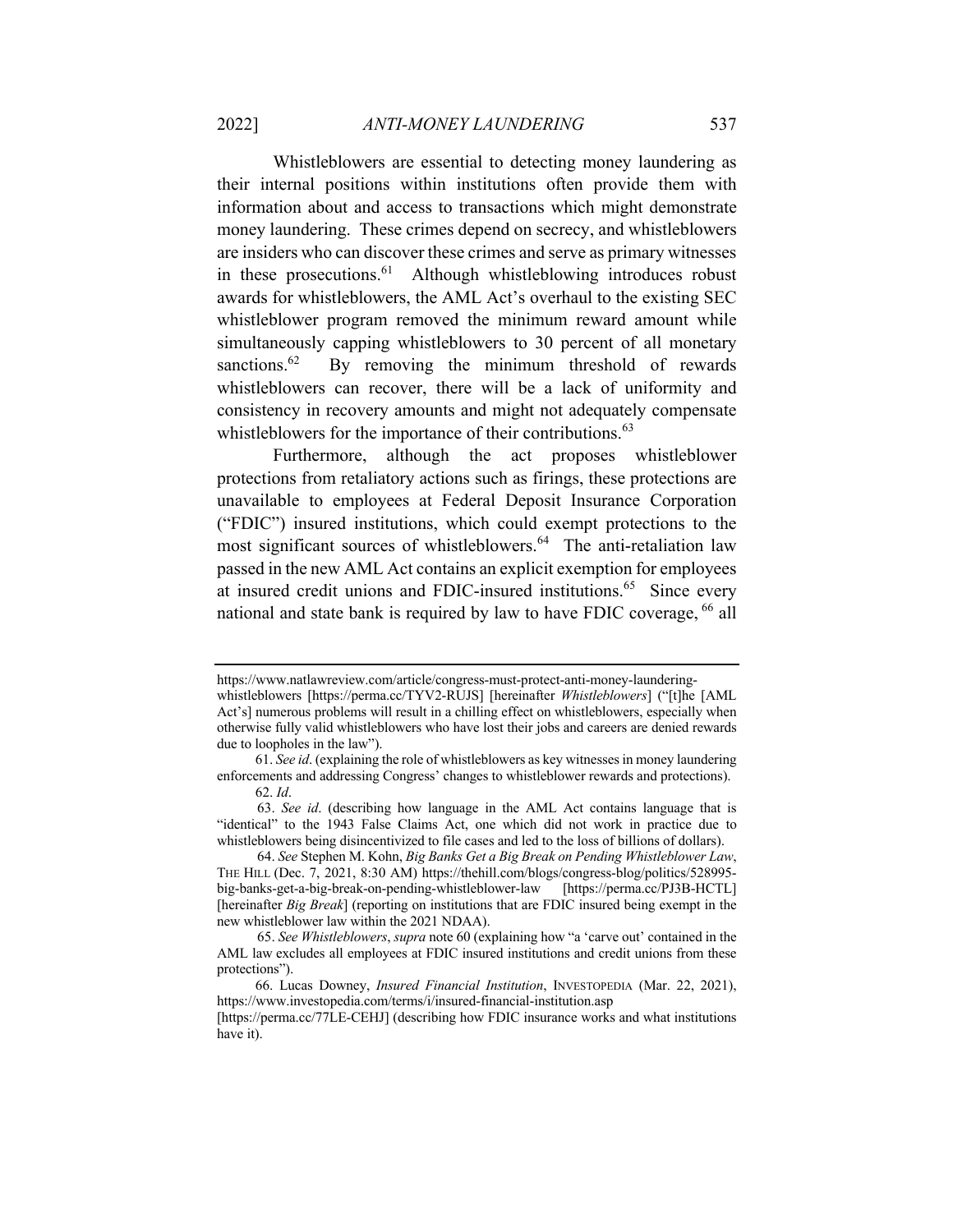bank employees for these banks are therefore unprotected from retaliatory firings and are thus disincentivized to hold fraudsters accountable.<sup>67</sup>

In addition to what is outlined in the AML Act, the United States Department of the Treasury ("USDT") may deny a meaningful reward to any whistleblower.<sup>68</sup> Under the Dodd-Frank Act Wall Street Reform and Consumer Protection Act ("Dodd-Frank Act"), whistleblowers that provided information that led to successful prosecutions received awards from ten to thirty percent of the recovery.<sup>69</sup> However, this minimum reward amount has been removed, meaning the USDT has final authority in setting a settlement reward as low as a penny for a sanction obtained of any size.<sup>70</sup>

Another hurdle for whistleblowers is the absence of rewards for criminal cases, as those sanctions are under the "victims' compensation" and thus are outside of the realm of whistleblower law.<sup>71</sup> Civil enforcements and criminal enforcements both require whistleblowers for effective prosecutions, so excluding whistleblower rewards to criminal prosecutions will only make these types of enforcements harder, leading to a lack of success in practical execution of criminal enforcement.

Additionally, the Merit Systems Protection Board ("MSPB") poses a secondary challenge to successfully implementing the AML Act. As of September 9, 2021, the MSPB has not voted on a single whistleblower case since 2017 due to the lack of a quorum.<sup>72</sup> The connection to money laundering prevention becomes apparent when the purpose of the MSPB is disclosed; they are tasked with hearing federal employee appeals, including retaliatory firings.<sup>73</sup> So what happens when there's been over a four-year gap in any activity for an appellate board?<sup>74</sup>

<sup>67.</sup> *See Big Break*, *supra* note 64 (criticizing how "[n]o other modern whistleblower law denies a majority of potential whistleblowers the ability to protect themselves from retaliation. . . ").

 <sup>68.</sup> *Id*.

<sup>69.</sup> *Id*.

<sup>70.</sup> *Id*.

<sup>71.</sup> *Whistleblowers*, *supra* note 60.

 <sup>72.</sup> *Id*.; *see generally* Nicole Ogrysko, *Lack of Quorum Hits 3-year Mark at MSPB, with No Clear End in Sight*, FED. NEWS NETWORK (Jan. 24, 2020), https://federalnewsnetwork.com/workforce/2020/01/lack-of-quorum-hits-3-year-mark-atmspb-with-no-clear-end-in-sight/ [https://perma.cc/VHR5-QRX3] (illustrating the lack of activity in the MSPB and the issues with its inaction).

<sup>73.</sup> Ogrysko, *supra* note 72.

 <sup>74.</sup> *Big Break*, *supra* note 64.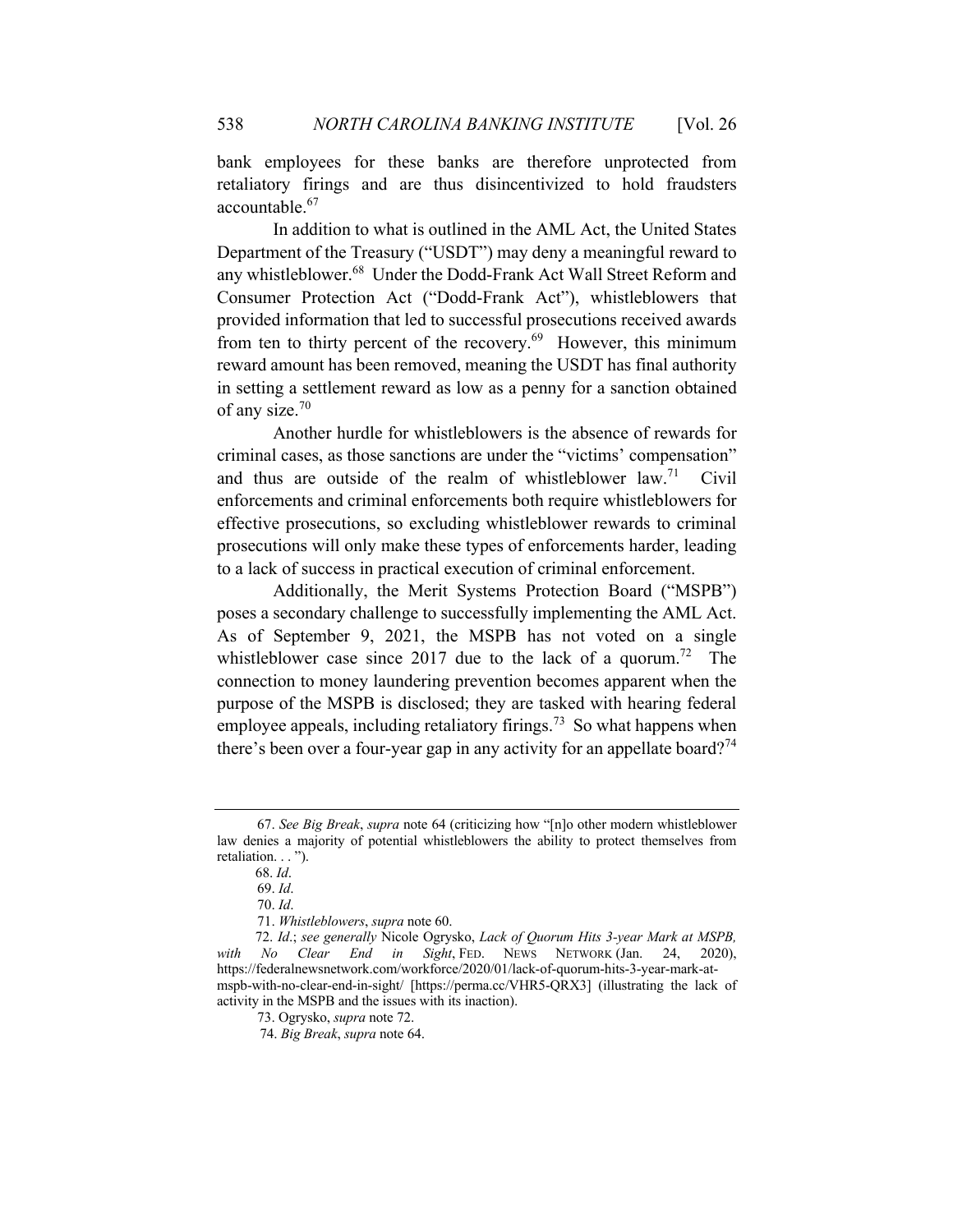The cases pile up; as of December 2019, 2,529 pending appeals were awaiting a decision.<sup>75</sup>

# IV. CHALLENGES IN REGULATING MONEY LAUNDERING AND MITIGATING ITS RISK

 Policing money laundering is far different from regulating other crimes and is described by the FBI as a "massive and evolving challenge that requires collaboration on every level."76 As evidenced by the Dodd-Frank Act, anti-money laundering efforts depend on whistleblowers to enforce the AML Act.<sup>77</sup>

#### *A. Enforcement Challenges for United States Attorneys*

 Securing a criminal conviction for money laundering requires a jury to be convinced beyond a reasonable doubt of each element.<sup>78</sup> To conceptualize the daunting task a U.S. attorney faces in convicting defendants accused of money laundering, this Note will explore the appellant brief of *United States v. Gudipati*, an August 2021 Fifth Circuit case which upheld the convictions of five defendants for four different forms of money laundering.79 In *Gudipati*, six people were convicted of a complex, "two-year multi-million dollar black market peso exchange money-laundering scheme" where money from illicit American drug sales were laundered through businesses in Laredo, Texas, before being returned to Mexican drug dealers.<sup>80</sup> The scheme concealed the source of proceeds by making them appear as legitimate transactions when the drug dealing organization was actually using dollars from illicit drug sales and

 <sup>75.</sup> Ogrysko, *supra* note 72.

 <sup>76.</sup> *White-Collar Crime*, *supra* note 13.

<sup>77.</sup> *See Whistleblowers*, *supra* note 60 ("Since Dodd-Frank became law, whistleblowing under the Commodity Exchange Act exploded, uncovering billions in corrupt oil trading violations, price fixing, foreign exchange manipulation, and other frauds impacting numerous consumer products").

<sup>78.</sup> United States v. Gudipati, No. 19-40524, 2021 WL 3744908 1, 2 (5th Cir. Aug. 24, 2021).

<sup>79.</sup> *Id*. at 1.

 <sup>80.</sup> *See* Press Release, U.S. Dep't of Just., Six Convicted for Roles in Multi-Million Dollar Black Market Peso Exchange Money-Laundering Scheme (Feb. 12, 2019), https://www.justice.gov/opa/pr/six-convicted-roles-multi-million-dollar-black-market-pesoexchange-money-laundering-scheme [https://perma.cc/UE8B-4UDS] (describing how various Laredo stores, specifically "the owners of El Reino International . . . accepted loose bulk-cash" after being told of its drug dealing origins and subsequently neglected filing federally mandated Form 8300s which are required after receiving over \$10,000 in cash).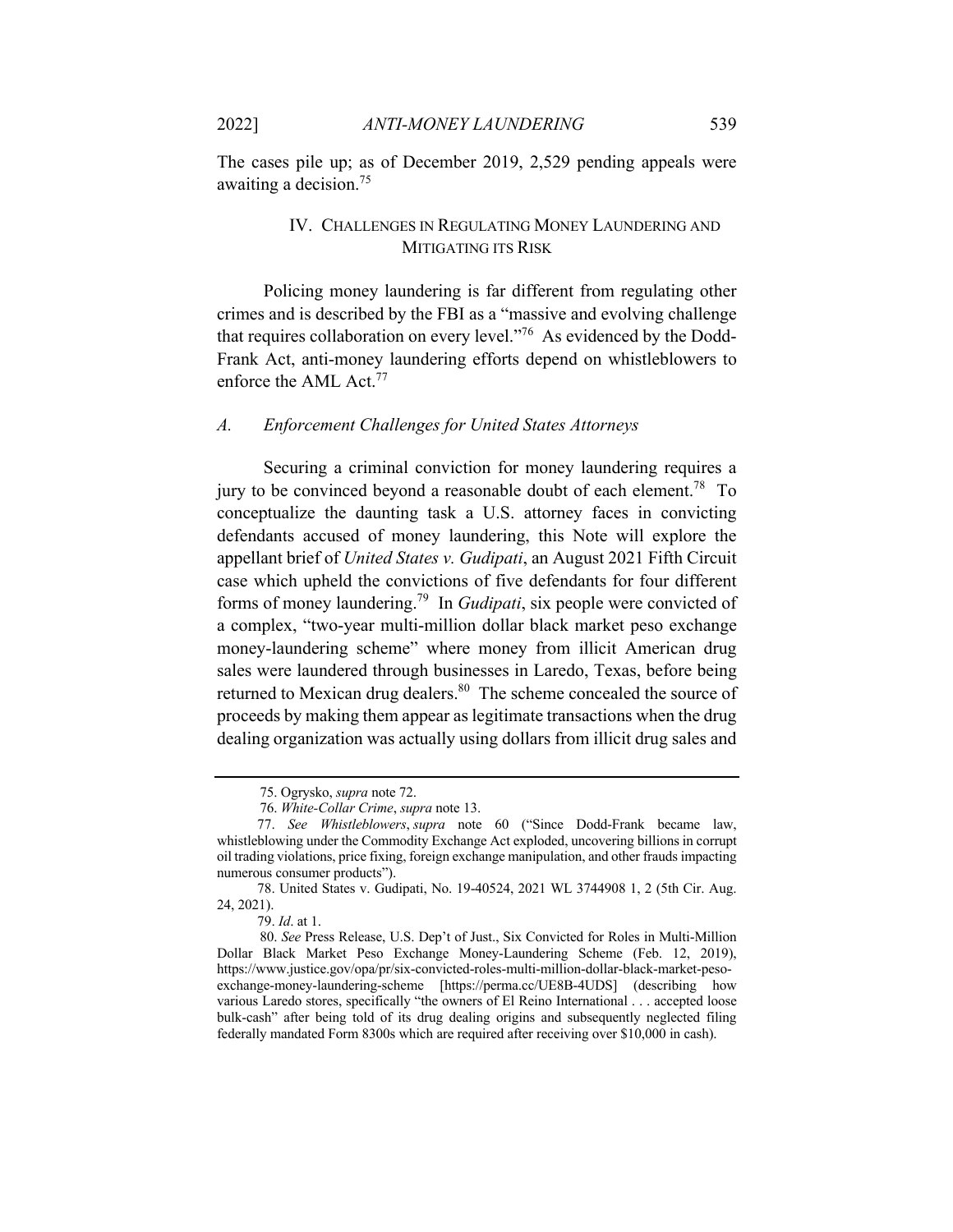selling them to a Mexican importer, functioning as a "drug broker," in return for pesos. $81$ 

In proving that a conspiracy to commit money laundering existed, the government had to prove "(1) that there was an agreement between two or more persons to commit money laundering and (2) that the defendant joined the agreement knowing its purpose and with the intent to further the illegal purpose."<sup>82</sup> These elements outline two significant issues with prosecuting money laundering; a prosecutor must prove that the defendant joined the conspiracy knowing that the purpose was to commit money laundering and had the specific intent to further that organization's nefarious objectives.<sup>83</sup> So logically, if a requisite element of a successful prosecution is a need for a specific intent, a successful defense can be raised by proving that the burden has not been met through an absence of specific intent or that insufficient evidence was brought forth in its prosecution.<sup>84</sup>

 Obtaining a guilty verdict for concealment of money laundering requires the government to prove that the financial transactions "had the purpose, not merely the effect, of 'making it more difficult for the government to trace and demonstrate the nature of the funds.'"85 This element carves out an additional defense, allowing defendants to claim that their financial transactions were not primarily intended to make it harder for the government to track and find the purpose of the funds.

Additionally, for "avoidance money laundering," the government must prove "that the defendant was aware of certain reporting requirements and knew the transaction was designed to avoid those requirements."<sup>86</sup> This charge may be successfully defended by the defendant claiming that they did not intentionally avoid reporting requirements, providing an additional hurdle of proving the purpose of the transactions.<sup>87</sup>

<sup>81.</sup> Gudipati, 2021 WL 3744908, at \*1.

<sup>82.</sup> *Id*. at \*2.

<sup>83.</sup> *See Money Laundering Basics*, GOLDMAN & ASSOCS., https://www.criminallawyer-chicago.com/money-laundering-basics.html

<sup>[</sup>https://perma.cc/WX7Z-G2F2] (last visited Sept. 19, 2021) (explaining money laundering background and defenses).

<sup>84.</sup> *Id*.

<sup>85.</sup> Gudipati, 2021 WL 3744908, at \*2 (quoting United States v. Valdez, 726 F.3d 684, 690 (5th Cir. 2013)).

<sup>86.</sup> *Id*.

<sup>87.</sup> *See id*., (stating that to prove avoidance money laundering, "the government must prove that the defendant was aware of certain reporting requirements and knew the transaction was designed to avoid those requirements") (quoting United States v. Bronzino, 598 F.3d 276, 281 (6th Cir. 2010)).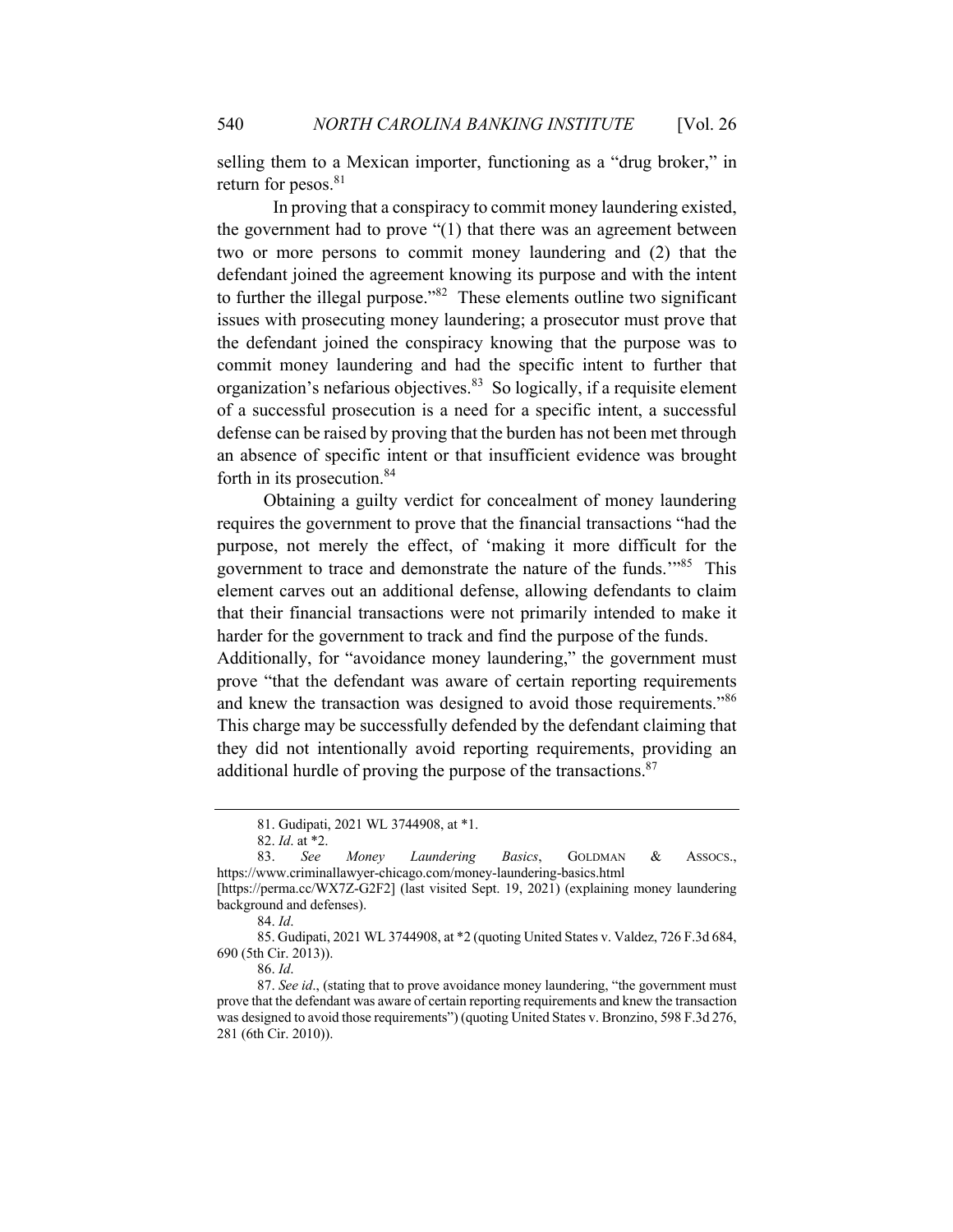Finally, for a jury to find the defendant guilty of "substantive money laundering," the government must prove that the defendant "actually conducted or attempted to conduct a financial transaction with proceeds of a specified unlawful activity with knowledge that its purpose was to conceal the source of the proceeds or avoid transaction reporting requirements."88 Again, the burden of a money laundering prosecution relies on the government proving its case by proving the defendant performed or attempted to perform a transaction with unlawful proceeds under the guise of not triggering reporting requirements, such as compelling the financial institution to file a SAR.<sup>89</sup>

 Throughout each of these statutory crimes, the difficulty in proving that a defendant, who may not even testify, committed all these specific intent crimes makes it even more necessary that whistleblowers testify and provide insight into the crimes that may have taken place.<sup>90</sup> Although this is not a comprehensive list of money laundering crimes, each of these instructions requires a specific intent, essentially requiring the jury to have some level of insight into the reasons the defendant acted the way they did. $91$ 

The aggregate number of white-collar criminal cases prosecuted has sharply trended downwards since  $2011^{92}$  The total amount of prosecutions has steadily decreased since 2001 besides a short period of growth between  $2006-2011.^{93}$  However, some observers believe this drop is related to which party resides in the Oval Office. Professor Brandon Garrett of Duke Law theorized that this drop has a political correlation to President Trump's election, stating that "[i]f you look at the past 18 to 20 months, there is no comparison to the Obama years."<sup>94</sup> Garrett further suggests that the decrease in arrests is an enforcement

93. *White-Collar Crime*, *supra* note 13.

94. *See* Gandel, *supra* note 92 (quoting Duke University Law Professor Brandon Garrett who believes the drop in prosecutions and lowering in fines against corporations is a partisan issue and correlated with President Donald Trump's election).

<sup>88.</sup> *Id*.

<sup>89.</sup> *Id*.

<sup>90.</sup> *See Whistleblowers*, *supra* note 60 (asserting that "[m]oney laundering needs secrecy to succeed . . . [and] whistleblowers are perfectly situated to detect these crimes and provide the key evidence for successful prosecution").

<sup>91.</sup> Gudipati, 2021 WL 3744908, at \*2.

 <sup>92.</sup> *See* Stephen Gandel, *White-Collar Crime Prosecutions Hit Lowest Level in 33 Years*, CBS NEWS (Sept. 26, 2019), https://www.cbsnews.com/news/white-collar-crimeprosecutions-have-hit-lowest-level-in-33-years/ [https://perma.cc/489H-A5PD] (reporting on the decreasing level of White-Collar Arrests, decreasing from 10,162 prosecutions in 2011 to 5,425 in 2019).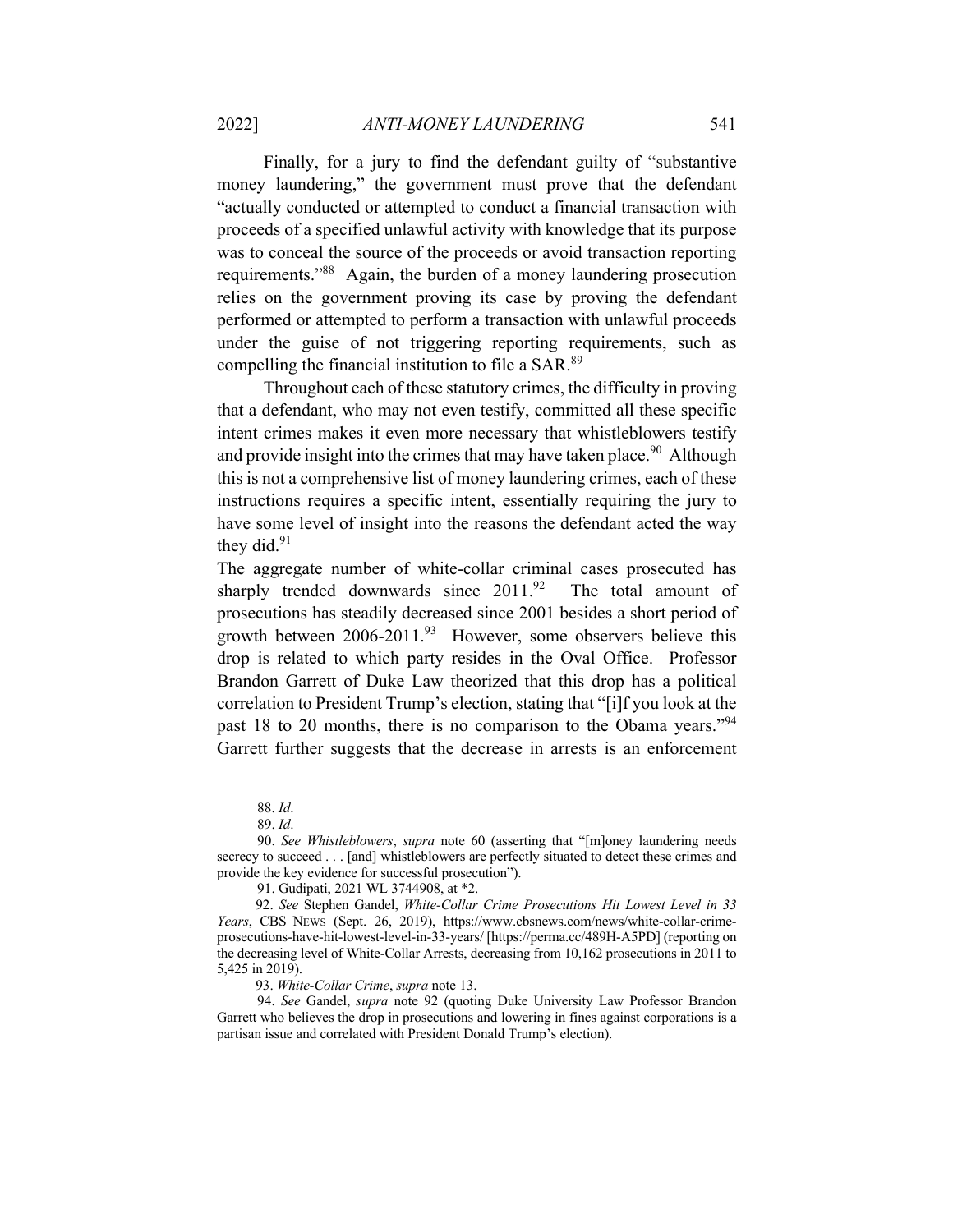issue when remarking "there may be some serious corporate crime going on that is just not being punished."<sup>95</sup>

However, this change in white-collar prosecutions may actually stem from an earlier incident, the 2002 prosecution of Arthur Anderson LLP ("Arthur Anderson"), in the aftermath of the Enron scandal.<sup>96</sup> As a corporation convicted of obstruction of justice, Arthur Andersen lost its accounting license and went out of business, putting tens of thousands of employees out of work.<sup>97</sup> The case had "collateral consequences" on employees, shareholders, and others incidentally related to Arthur Andersen.<sup>98</sup> ProPublica reporter Jesse Eisinger described that the collapse of the accounting firm "ushered in an era of prosecutorial timidity . . . . [Arthur] Andersen had to die so that all other big corporations might live."99

 Another contributing factor to declining white-collar prosecutions is bank consolidation.<sup>100</sup> While acknowledging a series of mergers and deregulation within the banking industry, former Attorney General Eric Holder admitted that indictments against major consolidated banks, many of which are publicly traded, would "have a negative impact on the national economy, perhaps even the world economy."<sup>101</sup>

For instance, when HSBC was being investigated in 2012 for money laundering, the British Chancellor of the Exchequer urged U.S. authorities not to criminally indict HSBC, warning of "very serious implications for financial and economic stability."<sup>102</sup> Shortly after that statement, HSBC entered into a DPA arranged by the DOJ, agreeing to pay a \$1.9 billion fine, submit to five-year probationary period, and accept blame for a "blatant failure" to implement anti-money laundering controls. <sup>103</sup> This mistake is evidenced in part by the bank severely understaffing the compliance office within Mexico which allowed

<sup>95.</sup> *Id*.

 <sup>96.</sup> *See* Patrick Radden Keefe, *Why Corrupt Bankers Avoid Jail*, NEW YORKER (July 24, 2017), https://www.newyorker.com/magazine/2017/07/31/why-corrupt-bankers-avoidjail [https://perma.cc/ANU7-TFNV] (describing how Arthur Anderson's demise after its conviction led to federal prosecutors becoming more tentative to initiate white-collar criminal prosecutions).

<sup>97.</sup> *Id*.

<sup>98.</sup> *Id*.

<sup>99.</sup> *Id*.

 <sup>100.</sup> *See id*. (describing bank consolidation's effect on white-collar crime prosecutions).

<sup>101.</sup> *Id*.

<sup>102.</sup> *Id*.

<sup>103.</sup> Treanor & Rushe, *supra* note 6.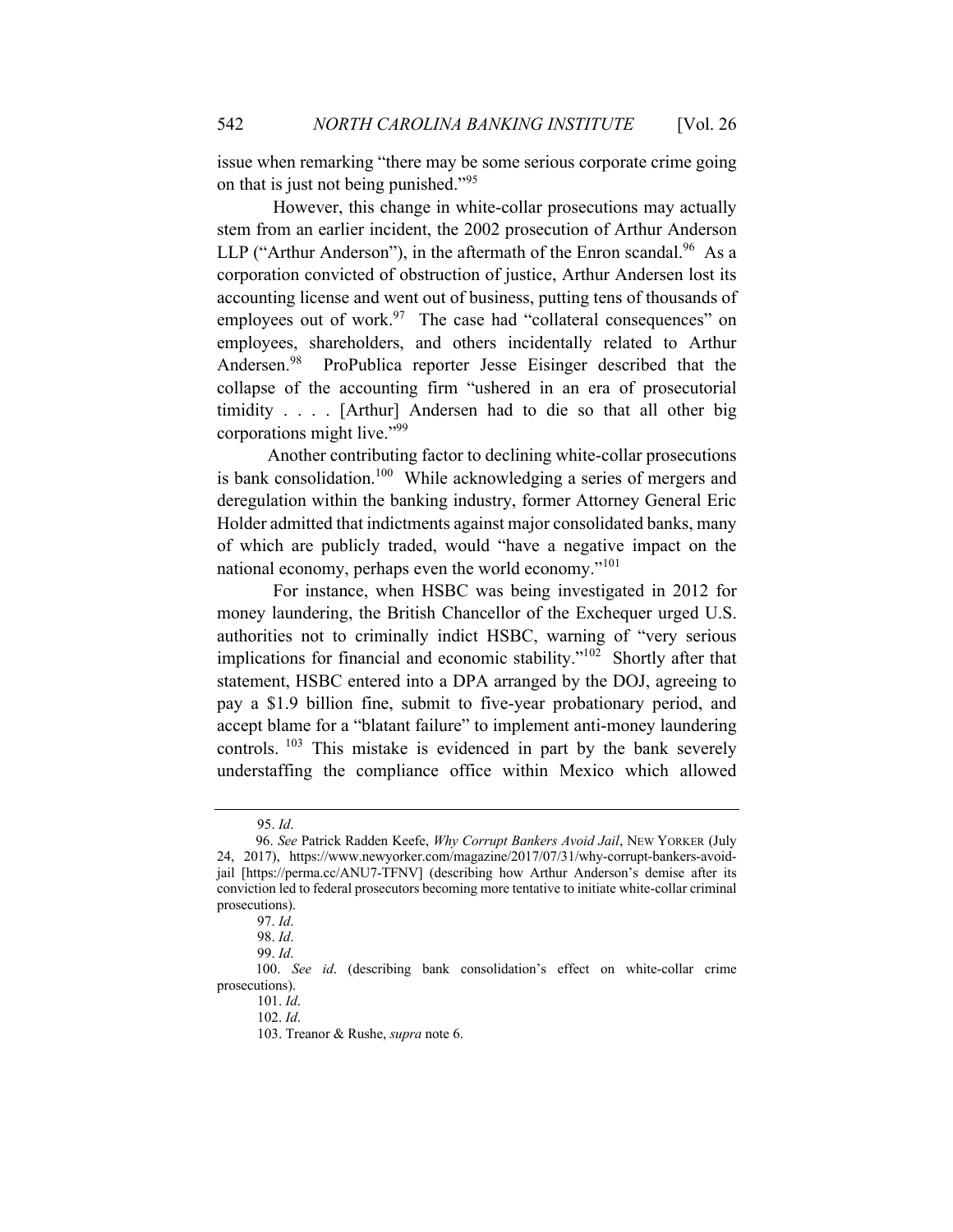pervasive amounts of money laundering to occur.104 Former Attorney General Assistant Lanny Breuer described how Mexican drug traffickers would deposit hundreds of thousands of dollars every day in HSBC accounts and that the total amount of money laundered was \$881 million between 2006 and 2010.<sup>105</sup> Even while on probation from their DPA, HSBC continued to provide services to shell companies, alleged criminals, and drug cartels.<sup>106</sup> Ultimately, the criminal immunity of those working for HSBC may have emboldened the banking corporation to continue functioning in the same irresponsible manner that initially landed the London incorporated bank holding company in trouble.<sup>107</sup>

#### *B. How Financial Institutions Can Mitigate Risks*

 Banks and other financial institutions have a fiduciary duty to their consumers to ensure the integrity of the financial marketplace and report the discovery of suspicious activity within their transactions.<sup>108</sup> Regulations are getting more immersive, so staying up to date will boost a financial institution's reputation and avoid invasive investigations from regulatory agencies or any subsequent sanctions.<sup>109</sup>

One example of these regulations is Know Your Client ("KYC"), "a set of standards used within the investment and financial services industry to verify customers, their risk profiles, and financial profile."<sup>110</sup> Enacted as part of the PATRIOT Act, the statutory basis for KYC dictates that the "Secretary of the Treasury shall prescribe regulations setting forth the minimum standards for financial institutions and their customers regarding the identity of the customer that shall apply in connection with

<sup>104.</sup> *Id*.

<sup>105.</sup> *Id*.

<sup>106.</sup> Woodman, *supra* note 4.

<sup>107.</sup> *See* Leopold, *supra* note 1 (describing how "banks such as JPMorgan Chase, HSBC, Standard Chartered, Deutsche Bank, and Bank of New York Mellon continued to move money for suspected criminals [after being fined or prosecuted for misconduct]").

<sup>108.</sup> *See* Leopold, *supra* note 1 (stating that "banks must file suspicious activity reports when they spot transactions that bear the hallmarks of money laundering or other financial misconduct . . . ").

 <sup>109.</sup> *See* Jackie Wheeler, *AML and Payments: Building a Successful Compliance Program*, PAYPERS (Sept. 1, 2021, 8:15 AM), https://thepaypers.com/thought-leaderinsights/aml-and-payments-building-a-successful-compliance-program--1251283

<sup>[</sup>https://perma.cc/W9QX-VELM] (explaining how banks can take effective compliance measures).

 <sup>110.</sup> James Chen, *Know Your Client (KYC)*, INVESTOPEDIA (Apr. 17, 2021), https://www.investopedia.com/terms/k/knowyourclient.asp [https://perma.cc/D8GN-DJ7G] (describing what "Know Your Client" is and how it works).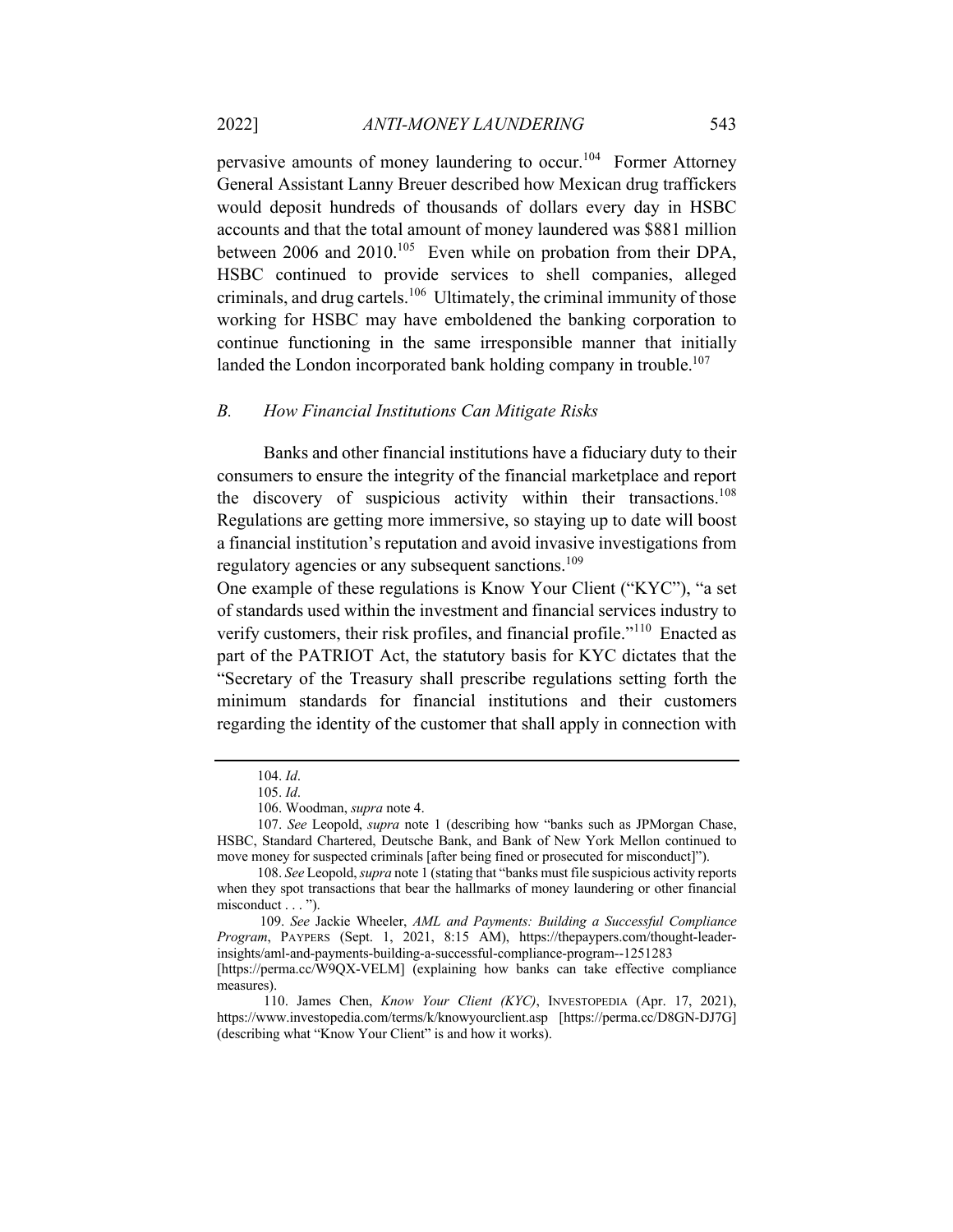the opening of an account at a financial institution."<sup>111</sup> In addition, FinCEN requires financial institutions to verify customers and beneficial owners that possess a 25% or greater ownership, and this threshold is lowered for higher risk entities that have additional security measures imposed.112 Financial institutions must understand the type of account and the purpose of the customer relationship to develop a risk profile that is important when discovering suspicious activity.<sup>113</sup> Documents that satisfy KYC requirements are a birth certificate, driver's license, or other government-issued ID. 114 Some jurisdictions require two forms of identification, but all require a valid address and a document confirming that address.<sup>115</sup> Additionally, many cryptocurrency exchanges have implemented KYC protocols to verify customers dealing in the decentralized currencies.<sup>116</sup>

 Employee training is also integral to deterring money laundering and violations of the reporting requirements.<sup>117</sup> Training should concern the details of compliance regulations and educate employees that they are essential in preventing the commission of money laundering and the harmful effects of failing to file SARs and suspicious transactions to supervisors.<sup>118</sup> Furthermore, hiring a compliance officer who can effectively train employees in AML programs will assist in maintaining compliance with federal requirements.<sup>119</sup>

When these requirements are overlooked or not appropriately prioritized, massive fines may be levied against culpable financial institutions.<sup>120</sup> In the case of Citigroup, poor risk management, data governance, and internal controls led to a \$400 million civil penalty assessed by the Office of the Comptroller of the Currency ("OCC") in

[https://perma.cc/6FH7-7D3N] (detailing how Citigroup was fined \$400 million for failing to meet required compliance standards for a bank of their size).

<sup>111. 31</sup> U.S.C. § 5318(l)(1).

<sup>112.</sup> Chen, *supra* note 110.

<sup>113.</sup> *Id*.

<sup>114.</sup> *Id*.

<sup>115.</sup> *Id*.

<sup>116.</sup> *Id*.

<sup>117.</sup> Wheeler, *supra* note 109.

<sup>118.</sup> *Id*.

<sup>119.</sup> Wheeler, *supra* note 109.

<sup>120.</sup> *See* Pete Schroeder, *Citigroup Fined \$400 Million By Regulators, Agrees to Fix 'Longstanding Deficiencies'*, REUTERS (Oct. 7, 2020, 11:16 PM), https://www.reuters.com/article/usa-citigroup-enforcement/citigroup-fined-400-million-byregulators-agrees-to-fix-longstanding-deficiencies-idUSKBN26T0BL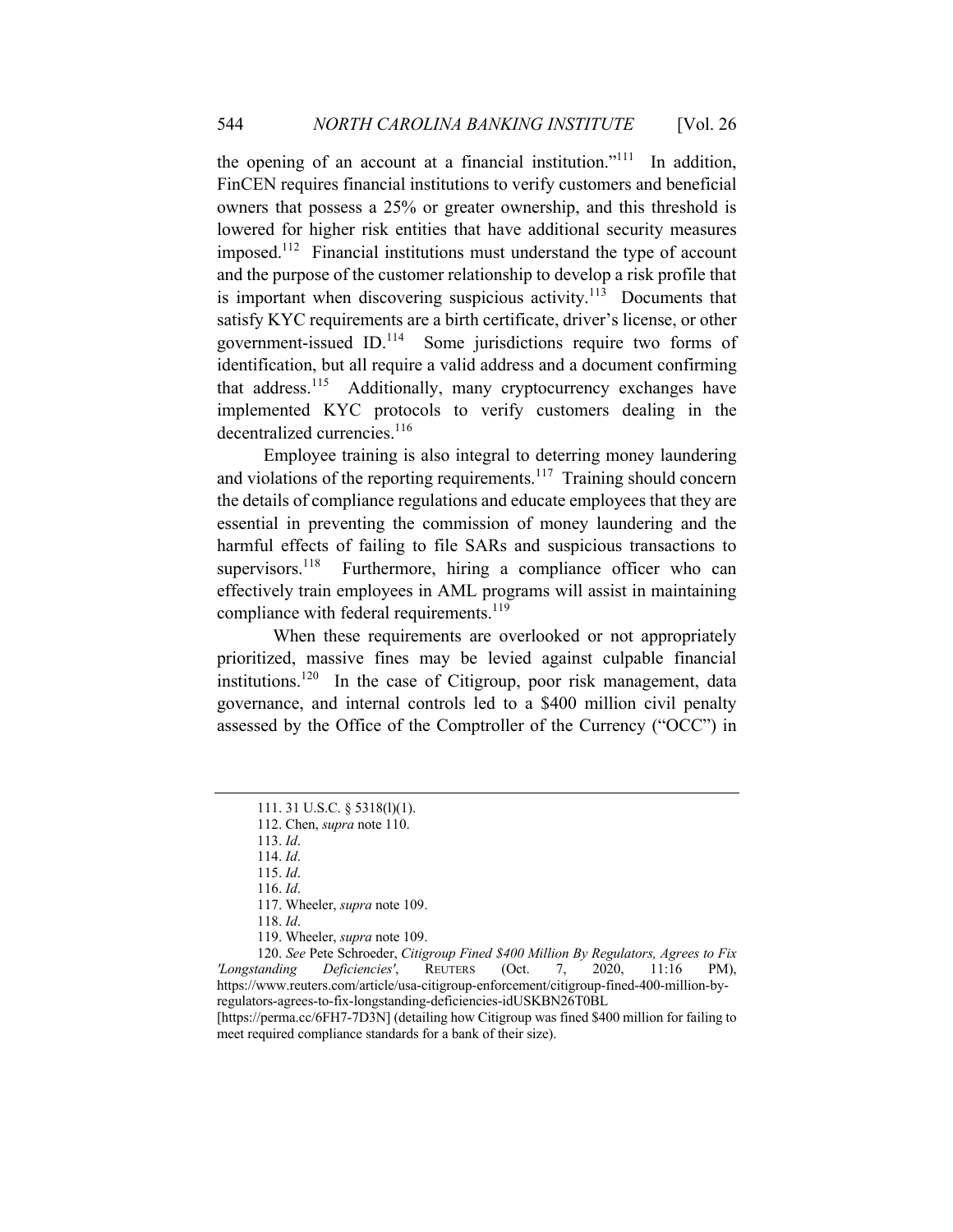October 2020.<sup>121</sup> According to the OCC's consent order, "[Citigroup] failed to implement and maintain an enterprise-wide risk management and compliance risk management program, internal controls, or a data governance program commensurate with the Bank's size, complexity, and risk profile."122 Ultimately, clearer instructions and regular training for financial institution employees can deter wrongdoing and help protect financial institution executives from liability while also avoiding any prosecutions or hefty fines from lapses in compliance.<sup>123</sup>

The elite and secluded space of private banking is particularly vulnerable to money laundering.<sup>124</sup> This industry promotes a "[c]ulture of confidentiality [through] the use of secrecy jurisdictions or shell companies."125 Also, "lax internal controls" and "[p]rivate bankers [acting] as client advocates" prejudice these bankers in favor of their clients at the expense of promoting financial compliance.<sup>126</sup> Furthermore, these banks facilitate the formation of "offshore entities" for their clients.<sup>127</sup> Each of these conditions puts private bankers in a nebulous position where they have the knowledge and ability to prevent the nefarious usage of overseas entities and shell companies before it occurs, but this would counter the ingrained culture of confidentiality and facilitating deposits in overseas tax havens.<sup>128</sup>

To mitigate money laundering risks in private banking, these banks can establish risk assessments that factor in the source of their customers' wealth, the anticipated activity of the account, purpose of the

<sup>121.</sup> *See* Press Release, Off. Comptroller Currency, OCC Assesses \$400 Million Civil Money Penalty Against Citibank, (Oct. 7, 2020), https://www.occ.gov/news-issuances/newsreleases/2020/nr-occ-2020-132.html [https://perma.cc/6JU2-XKAY] (stating how the OCC fined Citigroup \$400 million due to unsound and unsafe business practices and its failure to establish effective risk management and internal controls).

<sup>122.</sup> *Id*.

 <sup>123.</sup> Schroeder, *supra* note 120.

 <sup>124.</sup> *See* FED. FIN. INSTS. EXAMINATION COUNCIL, *Private Banking – Overview*, BANK SECRECY ACT/ANTI-MONEY LAUNDERING EXAMINATION MANUAL 273, 274 (2015), https://bsaaml.ffiec.gov/docs/manual/09\_RisksAssociatedWithMoneyLaunderingAndTerror istFinancing/20.pdf [https://perma.cc/7PDQ-JASK] (describing the private banking industry's particular susceptibility to money laundering).

<sup>125.</sup> *Id* at 274.

<sup>126.</sup> *Id*.

<sup>127.</sup> *Id*. at 273.

<sup>128.</sup> *See* Joris Luyendijk, *Former Private Banker: 'Making Money is the Easy Part*, GUARDIAN (Sept. 19,

https://www.theguardian.com/commentisfree/2013/sep/19/private-banker-investment [https://perma.cc/P895-V7WF] (depicting an anonymous account of private banking as one inundated with "office politics," hyper competitive coworkers, and clients with lots of money [but not necessarily financial savviness]).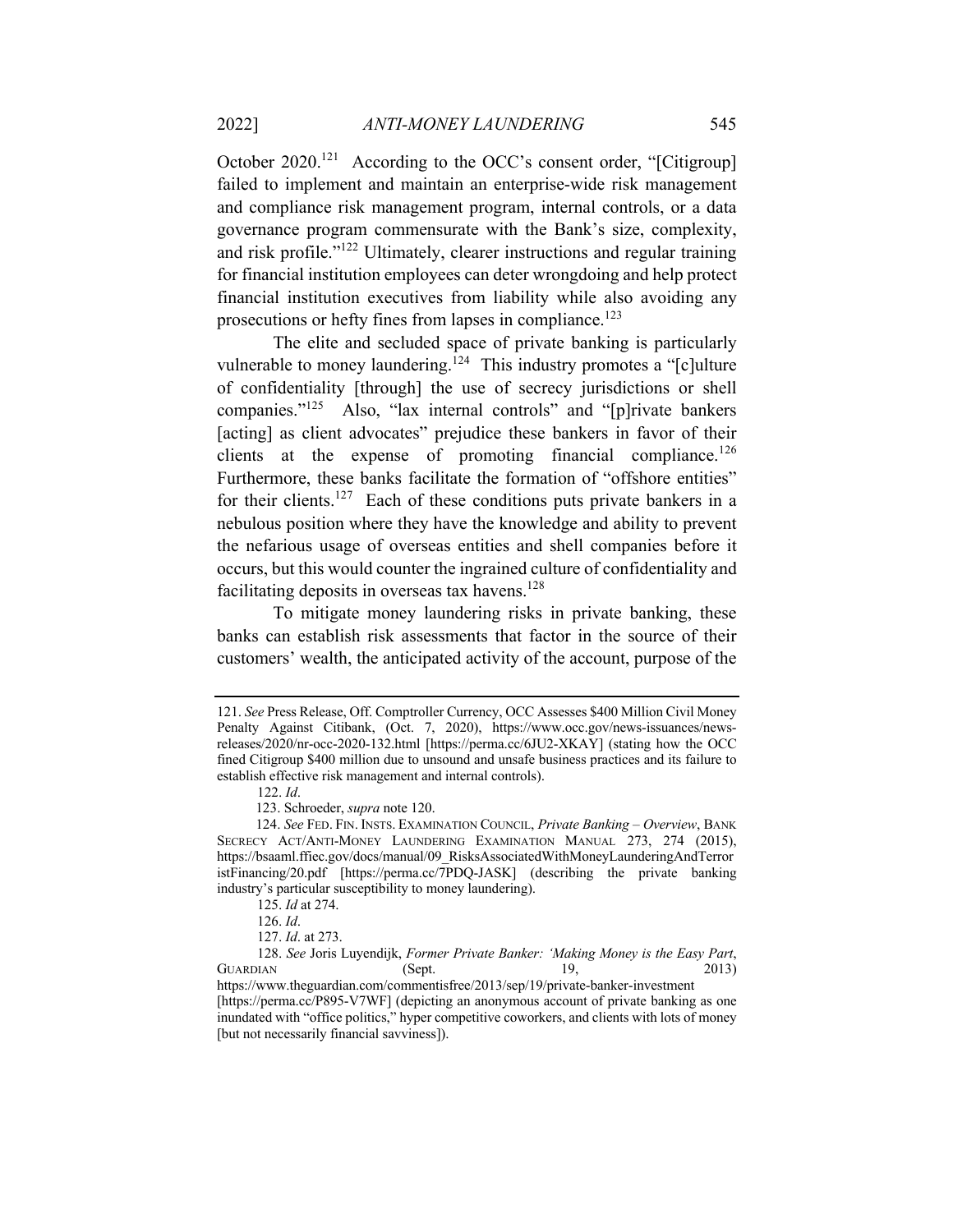account, public information about the customer that can be reasonably obtained, and whether the geographic location of the account poses greater risks and susceptibilities to money laundering.<sup>129</sup> Customer due diligence based on these factors can help combat money laundering as well, allowing banks to "establish the identity of their private banking clients and, as appropriate, the beneficial owners of accounts."<sup>130</sup> Learning a customer's identity is particularly important in private banking, as this will hold the owner responsible in the case of wrongdoing and discourage any money laundering activity that may be easily traced back to that accountholder by the private banker assigned to the culpable account.

### V. CONCLUSION AND RECOMMENDATION

For the AML Act to serve its desired purpose in combatting the use of financial institutions as vehicles for criminal enterprises to access their illicitly obtained funds, the loopholes prohibitive to combatting money laundering need to be closed. The AML Act created two loopholes by: (1) abolishing the minimum reward to whistleblowers and (2) exempting employees at FDIC-insured institutions from retaliatory discharge protection as a whistleblower. As long as both of these loopholes persist, other meaningful changes in the AML Act will be ineffective.

Whistleblowers are integral to the criminal prosecution of orchestraters of complex and convoluted money laundering crimes.<sup>131</sup> It makes sense that financial rewards upon successful prosecutions can provide sufficient motivation to testify. However, the absence of protection from retaliatory firings for whistleblowers working for FDIC insured institutions poses a major threat, as this includes bank workers. Additionally, under the Dodd-Frank Act, whistleblowers were entitled to between 10 and 30 percent of sanctions obtained.<sup>132</sup> With that minimum being removed and the 30 percent remaining in place, $133$  it means that even when a whistleblower can provide exemplary testimony and help

<sup>129.</sup> *Id*. at 274-275.

<sup>130.</sup> *Id*. at 275.

<sup>131.</sup> *See supra* part III (describing the repercussions of the AML Act's removal of whistleblower protections).

<sup>132.</sup> *Whistleblowers*, *supra* note 60.

<sup>133.</sup> *Id.*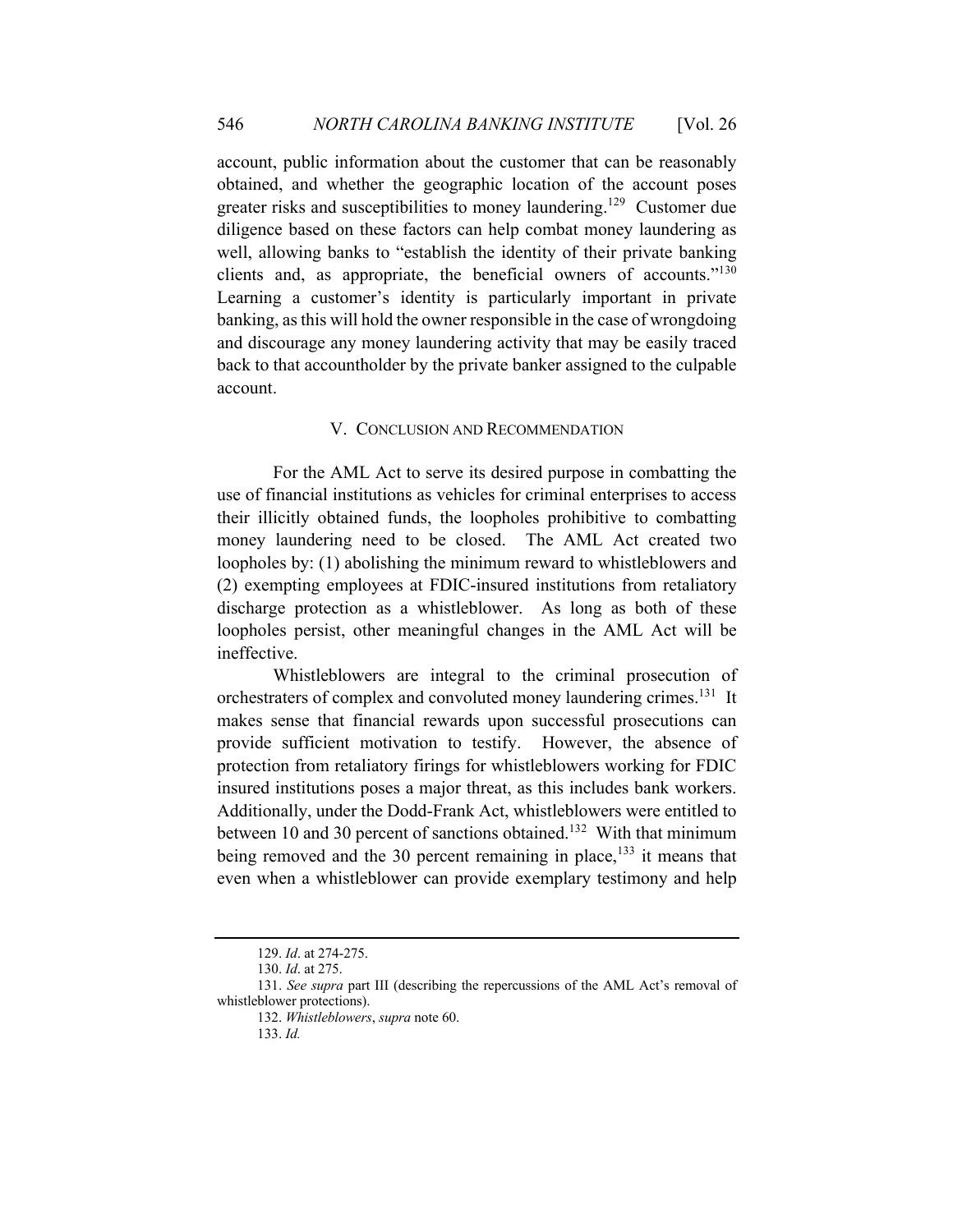obtain government sanctions, they are not legally entitled to any sort of significant compensation.

Furthermore, the consolidation of multiple banks has discouraged federal prosecutions against larger banks for fears of adverse economic effects. It is not enough to testify that "banks are not too big to jail" while simultaneously overruling the criminal charging of a bank accused of widespread wrongdoing.<sup>134</sup> This consolidation of power has placed pressure on federal prosecutors to reach DPAs with large banks that protect culpable executives from jail time, even if they failed to put in place or comply with statutorily required compliance standards.

Essentially, prosecuting with stronger AML enforcement and imposing jail time will assist in the combatting of money laundering through United States financial institutions. However, it is not enough to simply enact legislation that imposes harsher penalties, crimes, and individual accountability on culpable banks and bankers. Prosecutors should prioritize proceeding with criminal indictments without any fear of economic repercussions associated with indicting employees of consolidated banks.

In conclusion, if the worrying trend of the DOJ absolving banks or mitigating their wrongdoings continues, banks will only continue to act with impunity, which will in turn lead to the degradation of our banking system. To restore the integrity of our financial system, enforcement agencies and legislators need to address the issues of current legislation and the execution of it. Money laundering in and of itself is not a violent crime, but it is one that enables violent and ruthless organizations while also harming innocent parties associated with the wrongdoer(s). It is important that the DOJ treat this crime with the appropriate severity warranted, and not to allow those complicit and enabling its commission to avoid facing the consequences of their actions.

SAMUEL J. RIER\*

<sup>134.</sup> *See* Rosenberg, *supra* note 8 (discussing how former U.S. Attorney General Eric Holder and other senior Justice Department leadership declined to criminally charge HSBC and how Holder has testified before congress that "banks are not too big to jail).

<sup>\*</sup> I would like to thank my parents and siblings for their enduring support throughout the construction period of this note and well beyond—especially my mom—who has actively taken an interest in this process and has regularly provided me with thoughtful feedback. I would also like to thank my editors and fellow staff members, specifically Adhitya Mahesh,